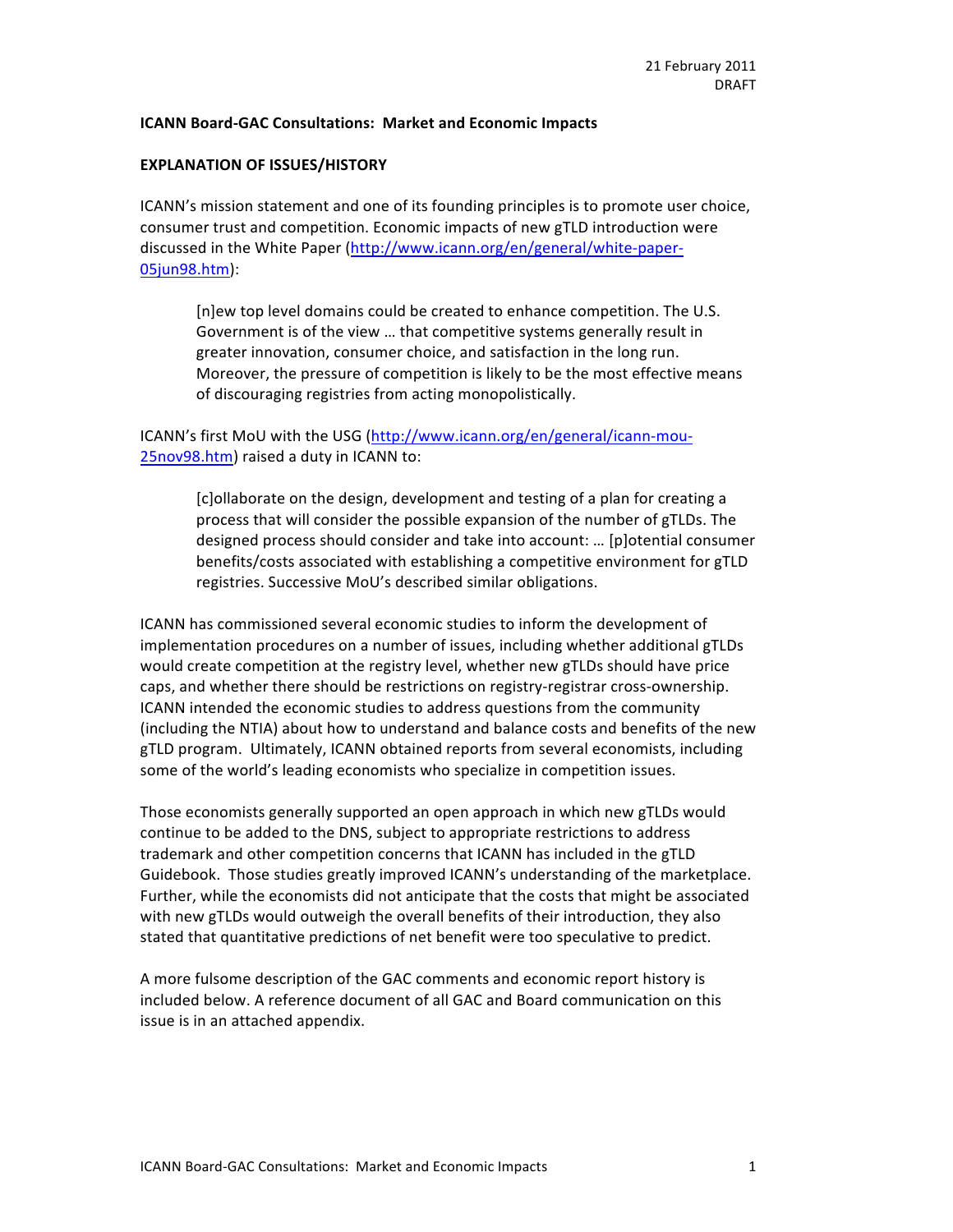#### **REMAINING AREAS OF DIFFERENCE WITH GAC:**

#### A. Specific Differences

- 1) The GAC indicates that additional economic study be undertaken in order to:
	- a. understand with greater certainty that benefits accruing from the new gTLD program will outweigh the costs and quantify that net benefit.
	- b. as part of the analysis above, distinguish demand for new name registrations versus defensive registrations by current brand holders

The Board has indicated that additional economic studies would not provide useful information to the Board in making its decision given the depth of previous studies and the high quality of the authors.

The Board also believes that economic studies do not provide evidence that new TLDs will result in demand for defensive registrations. Existing independent studies, that the Board is seeking to validate, indicate that defensive registrations occur only in the very largest, well-established registries only.

2) The GAC recommends an initial fast track round for a limited number of noncontroversial applications, which should include a representative but diverse sample of community, cultural and geographical applications.

The Board is following the GNSO policy recommendation that the number of applications be limited by rounds. This is essentially a policy issue and not an economic study discussion point, Limiting applications by category or type create conflict, limit innovation, lead to a difficult compliance environment, provide an unfair first-movers advantage and stifle innovation.

B. Discussion

# 1. The need for additional economic study

a. Cost - benefit

In order to assess whether additional economic studies are still necessary, the Board considered the independent economic reports listed above and the extensive comments provided by the Community.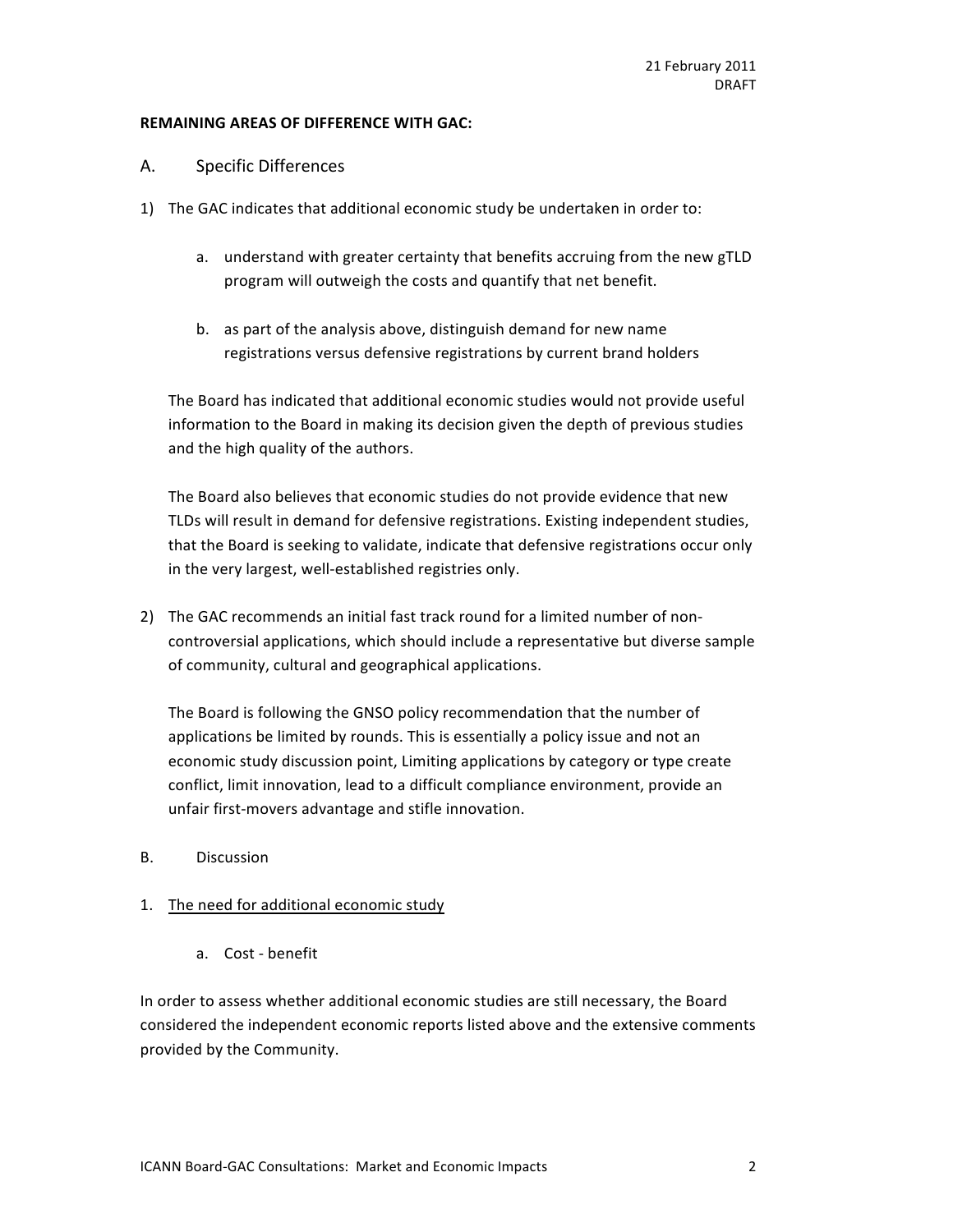It appears from this analysis that the question of the general costs and benefits of opening the gTLD space has been identified.

The economists generally support an open approach in which new gTLDs would be added to the root, subject to appropriate restrictions to address trademark and other competition concerns. ICANN has included restrictions and protections in the gTLD Guidebook. The question is whether the efficacy of these protections can be estimated a priori, and whether additional study can predict whether benefits (through innovation, competition and other factors) outweigh costs mitigated by new protections. None of the studies, all by accomplished, respected economists, have been able to make those predictions and some state that the inability to make such a prediction is common.

With respect to certain findings, the Board, did not find economic support that: ICANN should block all new gTLD proposals, economic analysis of every new proposed gTLD should be conducted in order to determine whether the theoretical benefits of that gTLD outweigh the theoretical costs, or that competition for .COM is relevant to the question of whether new gTLDs would promote competition in the marketplace generally. Specifically, empirical studies on the question of proving whether an individual or multiple TLD would provide net benefit would be extremely difficult. It seems impossible to conclude that, less than fifteen years after the introduction of the commercial Internet, ICANN should make the decision to block all efforts to create competition at the registry level, including possible competition for .COM unless there is a priori quantification of the net benefits associated with new gTLDs.

ICANN's default position remains to foster competition and avoid rules that restrict innovation and competition. Blocking all new gTLDs would be contrary to the basic economic principle raised in the studies that innovation and efficient competition is good and is highly likely to result in long-run benefits to consumers.

As a result, ICANN's Board has concluded that no further economic analysis would prove to be more informative in that regard than those that have already been conducted.

b. Defensive registrations

Defensive registrations are those made to prevent probability of fraudulent or infringing behavior. It is asserted that new TLDs will result in significantly higher defensive registration costs for trademark holders.

The Board position is that defensive registrations will increase but not in numbers projected by some trademark holders. Based on independent reports, defensive registration are primarily made in .com and that the need for defensive registrations will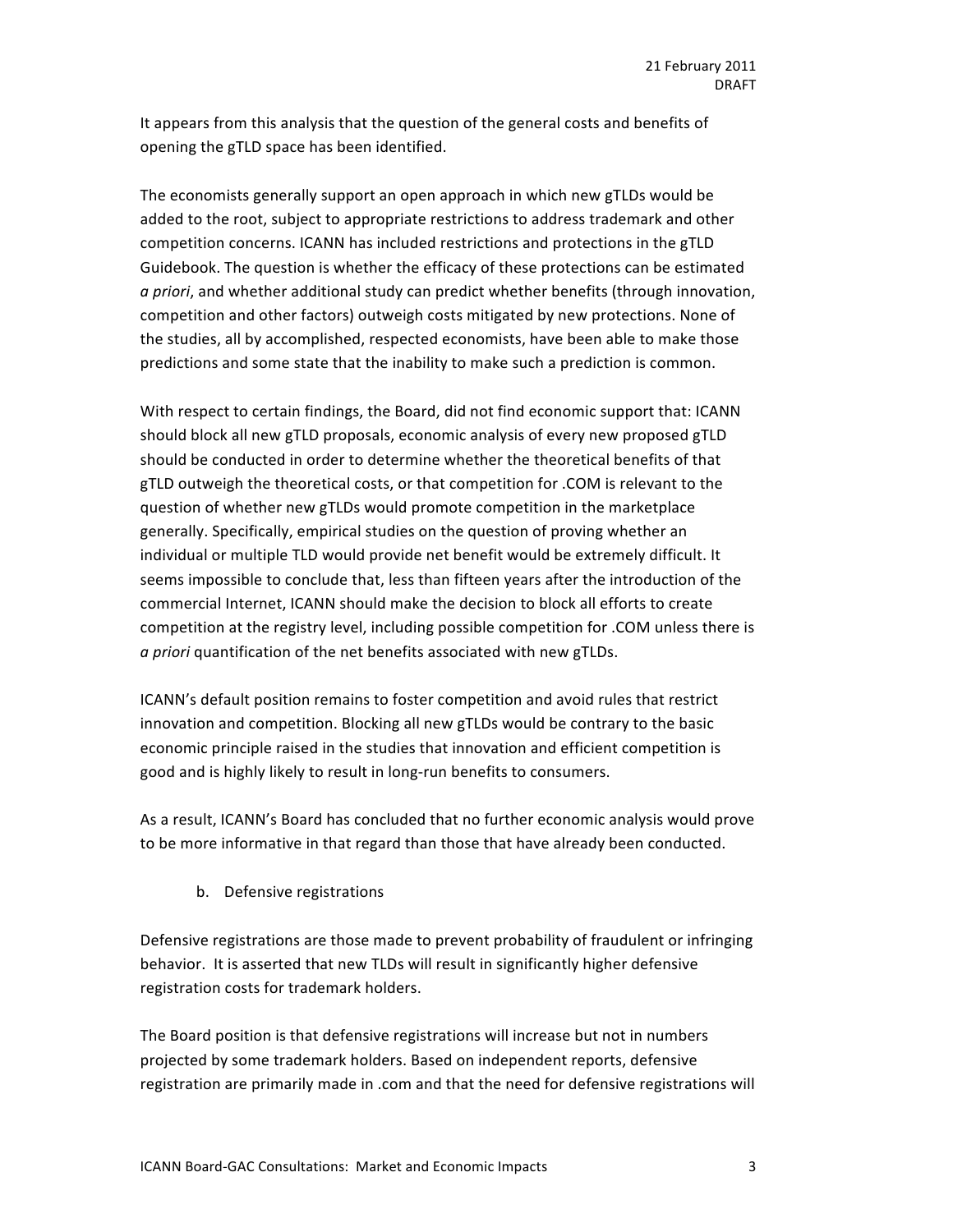increase somewhat, but not dramatically until one of the new TLDs competes directly and effectively with .com. $<sup>1</sup>$ </sup>

#### This is because:

- 1. trademark holders may register top brand names in new TLDs, however
- 2. by far, most defensive registrations (in the form of typos and related words) occur in .com and very few other registries, because
- 3. nearly all infringing behavior occurs in .com and very few other registries, therefore
- 4. relatively few defensive registrations are expected in all but the very largest registries, and
- 5. new safeguard mechanisms established through community interactions will serve to minimize those costs.

#### Economic Study / Independent Reports:

The most recent ICANN commissioned economic study provided an opinion that that trademark holders are interested in preventing other parties from using domains containing trademarks but the trademark holders are not interested in affirmatively using those domains. http://www.icann.org/en/topics/new-gtlds/phase-two-economicconsiderations-03dec10-en.pdf p74. The study draws a conclusion that registries currently perform this by registering, but not using domain names in registries other than .com.

The report also states that more generally, the probability of fraudulent or infringing use would increase with the openness of new gTLDs' registration policies and the popularity of new gTLDs among users, and decrease with the strength of IP protection protocols adopted by the new gTLDs' registries. http://www.icann.org/en/topics/newgtlds/phase-two-economic-considerations-03dec10-en.pdf p57.

This report relies on registration of 200 top brand names to demonstrate that they nearly all registered in the top gTLD registries. Also interesting is an independent analysis of registrations of identical names across the major gTLDs. The analysis of these identical registrations leads to slightly different conclusions. First, approximately 80% of defensive registrations are in .com. A comment to the report offers an opinion that over 70% of defensive registrations occur in .com and nearly all the rest occur in .org, .info, and ccTLDs, i.e., none in newer gTLDs. This is because most defensive registrations are

!!!!!!!!!!!!!!!!!!!!!!!!!!!!!!!!!!!!!!!!!!!!!!!!!!!!!!!

<sup>&</sup>lt;sup>1</sup> However, a registry competing effectively with .com will also bring significant benefit to the TLD space. Just as the benefits accruing from .com are presently assumed to significantly outweigh the costs, one might also assume a registry effectively competing with .com outweighs the costs.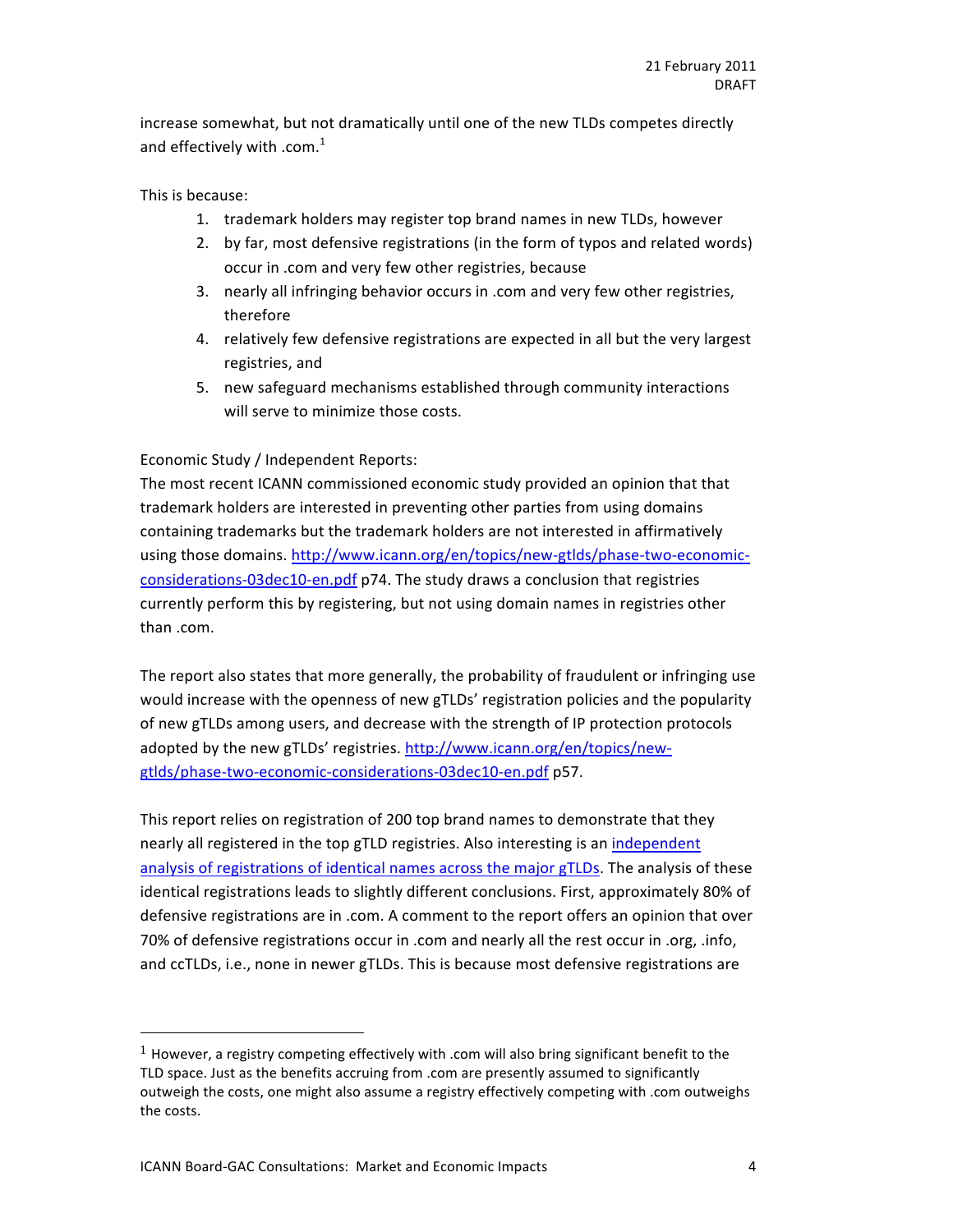not just the brand name but are also typos of the brand name or the brand name adjacent to other words (e.g., version.com and verizonphone.com).

This leads to the conclusion the brand owners, repeating past practice, will not register their marks in new gTLDs in great numbers. A companion report states that registrations that infringe the rights of others are made only where there is economic benefit to the infringing registrant, i.e., .com. Since defensive registrations only make economic sense where infringing behavior occurs and that is only in .com and the largest registries, it is not expected that new TLDs will attract defensive registrations.

While this approach appears to make sense, the Board is seeking (and will publish) independent corroboration that:

- trademark holders generally do not register their trademarks in all the current generic TLDs.
- Therefore, it is not expected that trademark owners, in general, register their trademarks in new gTLDs, and
- due to the expected costs to run a registry and the expected low number of defensive domain name registrations, there is no economic incentive for an applicant to obtain a TLD for the sole purpose of making money from defensive trademark registrations.

It should also be taken into account that "defensive registrations" are not valueless. At outside request, ICANN undertook an analysis of 49 domain names and found that many were "parking pages," or redirect pages registered by the brand owner for value as well as defense. While this is not yet a common practice,

http://www.circleid.com/posts/20101029\_understand\_the\_value\_of\_defensive\_domai n registrations/, some companies are earning revenue http://www.cfo.com/article.cfm/13012957/c\_13015052?f=insidecfo to offset other trademark protection costs.

The Board believes that the introduction of detailed rules and safeguard mechanisms based on extensive Community interaction in the successive versions of the draft applicant guidebook is the appropriate way to minimize the potential costs related to the implementation of this policy and optimize the use of the Domain Name Space as a common global resource.

In particular, to the extent that there are costs to trademark owners or others, ICANN has worked extremely hard with the community to address those concerns, and ICANN pledges to continue that effort and review the newly developed rights protections mechanisms on a regular basis to ensure they are working or, if necessary determine what revisions to be made to improve those mechanisms.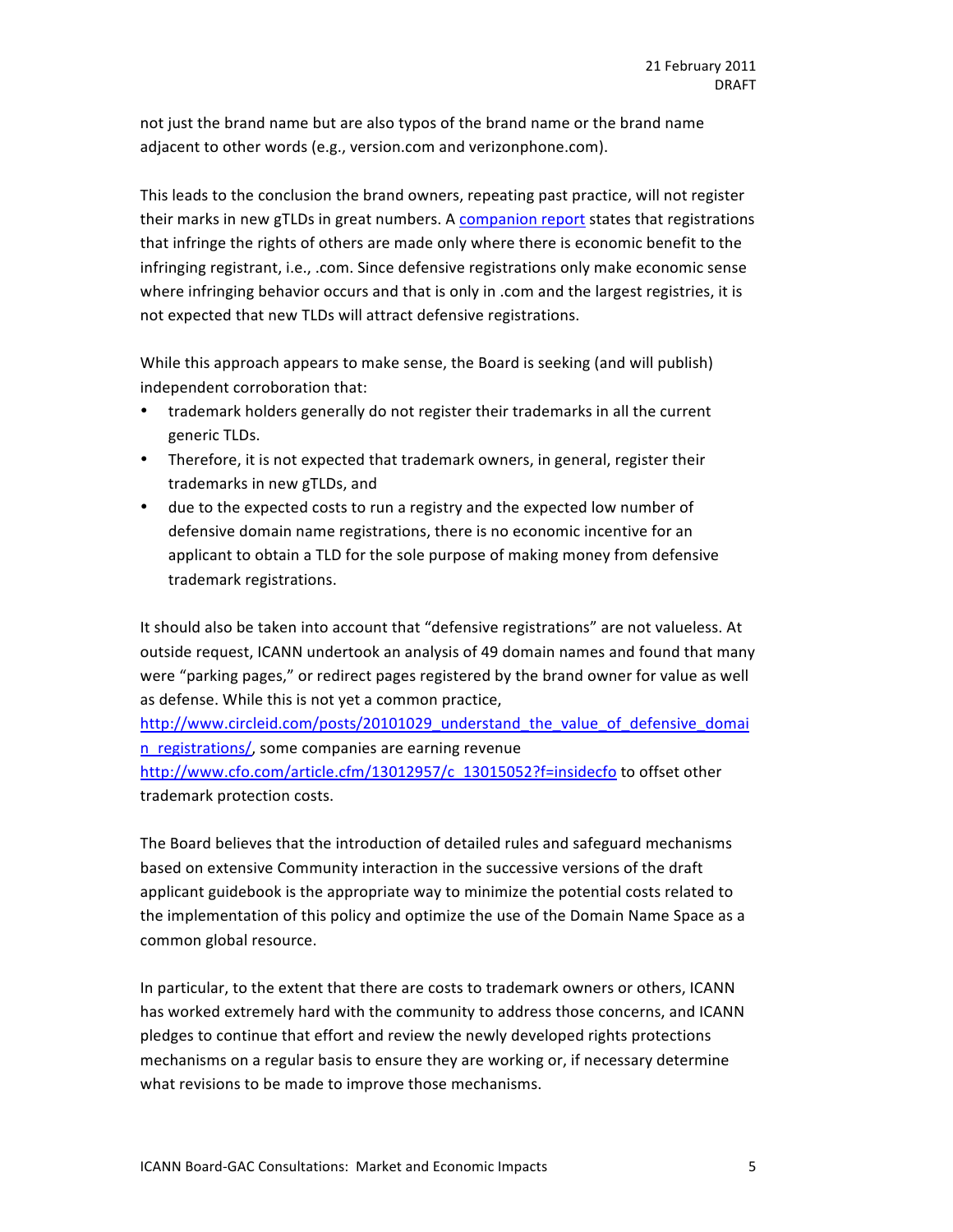# 2. Limited rounds, gTLD categories

Whether to make accommodations for categories of gTLDs has been widely discussed. The Board took a position that separate categories should not be defined beyond those described by: the GNSO policy (community-based TLDs); and the GAC defined requirements to address sovereignty concerns: geographically named TLDs.

The reasons argued for creating categories of TLDs were that certain categories should be given accommodations to facilitate their delegation and operation. Suggested accommodations included relief from: fees, contractual obligations, consensus policy compliance, and the requirement to use registrars. Types of categories discussed included: single-owner, Intergovernmental Organization, not-for-profit, developing country-based, and cultural / linguistic TLDs.

The Board position was based on the assumption that the creation of categories would give rise to a set of many complex negotiations to arrive at a set of rules. More importantly, it was thought that the market should define categories. ICANN, *a priori*, was not suited to make these determinations. Finally, categories should not be a reason to avoid obligations. (Community and geographic TLDs give rise to *additional* obligations.)

It is also suggested that the first round be limited to certain TLD categories or numbers of non-controversial TLDs. The Board position is that the round should not be limited in this way for several reasons. While some of the examples below can be argued either way, examples are numerous and indicate the impracticability of the possible restrictions.

- a. An important lesson learned from the sTLD round was that limiting a round to a type of TLD causes applicants to force their business model into that classification, resulting in:
	- i. Restricted business models that cannot compete
	- ii. Loss of the opportunity to innovate
	- iii. Difficult application evaluation situations that add no value to DNS stability, competition, or choice for users
- b. A restricted round will give a "first movers advantage" to those that qualify. IDNs, not-for-profits, cultural and geographical name TLDs all seek to attract registrations and compete across the DNS. Examples of classifications that could result in an unfair competitive situation:
	- i. IDNs can seek to capture registrations in a region before an ASCII equivalent can.
	- ii. Joespizza.nyc would compete ahead of joes.pizza, harming the opportunity to compete.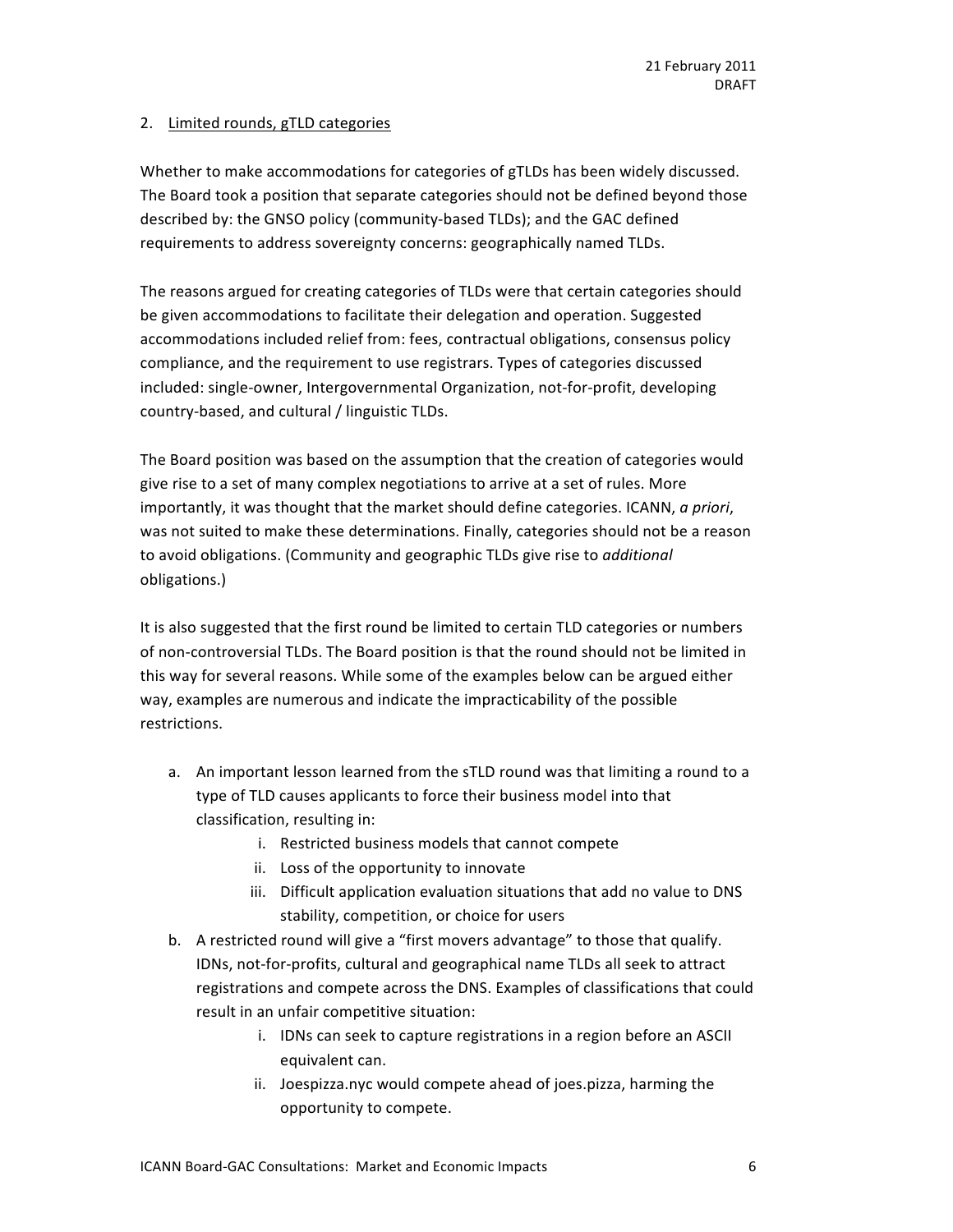- iii. Not-for-profits still compete strongly for names against other TLDS.
- c. Restricted TLDs create an untenable or impracticable compliance environment with significant costs and no benefit to the DNS.
	- i. A .brand TLD might have to make employee lists available to ICANN to ensure it was not violating its registration restrictions.
	- ii. Registration restrictions for geographical name TLDs might have to be developed and policed.
	- iii. Business models for not-for-profits would have to be monitored.
- d. Limiting the numbers of TLDs would lead to subjective and not predictable processes. How can ICANN choose between .two and .three (two "uncontroversial" TLDs)? The model in 2000 is not appropriate in the face of today's demand. (Numbers can be objectively restricted by price through auction or higher fees but this is contrary to ICANN policy.)

For these reasons, the GNSO decide to limit the number of applications by conducting evaluations in rounds. The Council stated that applications would be limited to rounds until the scale of demand was clear. Limiting applications to a fairly brief period, say 60-90 days, will allow batch processing of applications and evaluation of program effectiveness before the next round is launched. Efficacy of trademark protections, abuse mitigation measures, and applicant screening will be measured.

# RELEVANT COMMENTS, HISTORY, GUIDEBOOK SECTIONS AND OTHER PAPERS

# **GAC Comments**

# In March 2007, the GAC Principles on New gTLDs

(http://www.gac.icann.org/system/files/gTLD\_principles\_0.pdf) stated: [i]t is important that the selection process for new gTLDs ensures the security, reliability, global interoperability and stability of the Domain Name System (DNS) and promotes competition, consumer choice, geographical and service-provider diversity.

In August 2007, the GNSO concluded a rigorous policy development process determining that (and the circumstances under which) new gTLDs would be added (http://gnso.icann.org/issues/new-gtlds/pdp-dec05-fr-parta-08aug07.htm). A broad consensus was achieved in community deliberations that new gTLDs should be added to the root in order to achieve the benefits of competition and for numerous other reasons.

# In August 2009 comments on Guidebook version 2

(http://www.icann.org/en/correspondence/karklins-to-dengate-thrush-18aug09-en.pdf) the GAC remained concerned that, "the threshold question has not been answered whether the introduction of new gTLDs provides potential benefits to consumers that will not be outweighed by the potential harms... that the economic reports commissioned by ICANN have failed to distinguish adequately between real demand and derived demand arising from widespread concern in the business community about the multiplication of the opportunity for cybersquatting, fraud and malicious conduct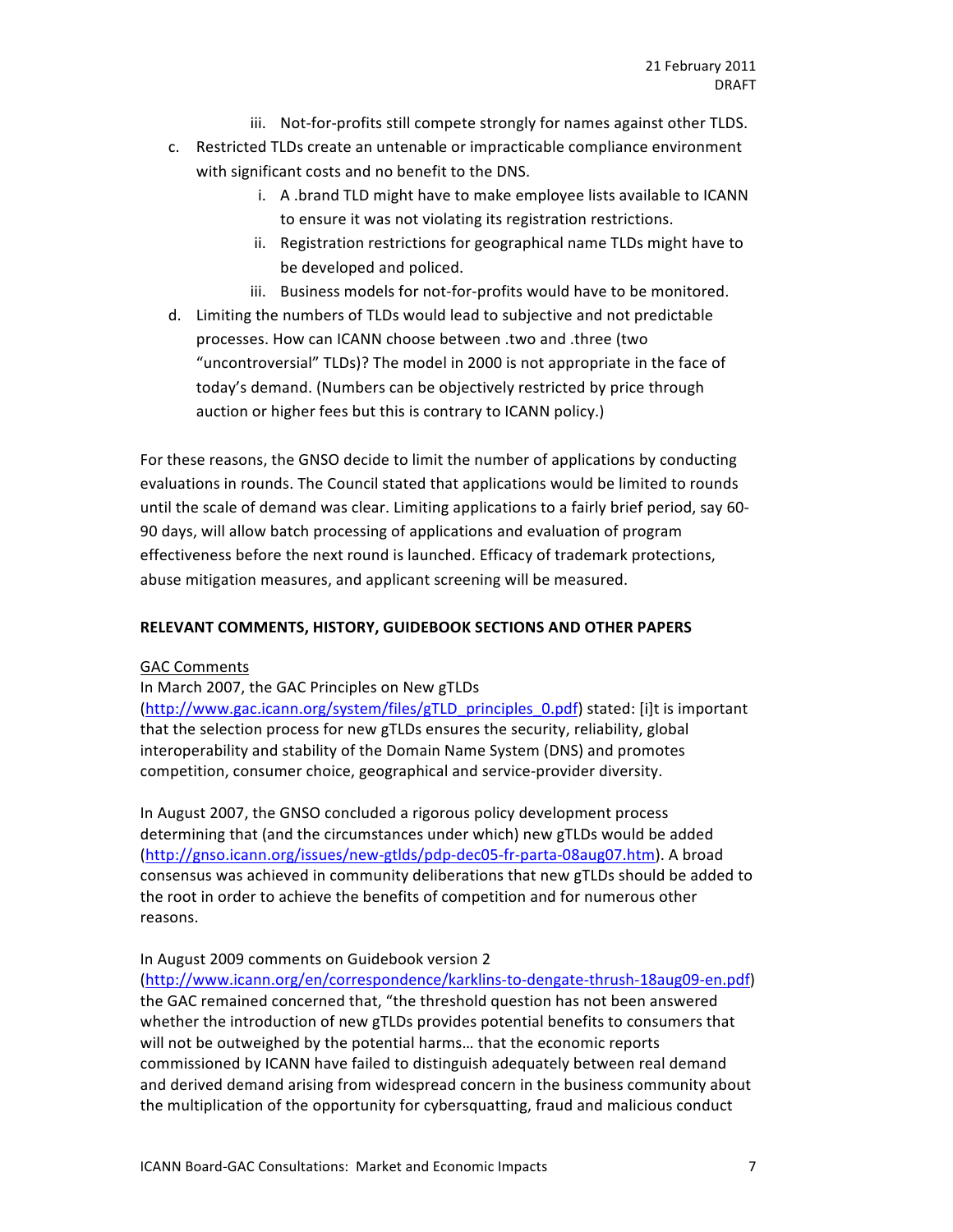generally. The GAC notes that the recent IRT report addresses a number of related intellectual property protection and enforcement issues. However, the GAC believes there is an urgent need for separate empirical research to be undertaken regarding the costs of defensive registrations and the impact on consumers of the availability of new gTLDs."

#### In response to Guidebook version 3

(http://www.icann.org/en/correspondence/karklins-to-dengate-thrush-10mar10en.pdf), the GAC reiterated "[t]he urgent need for economic studies to be concluded which assess whether the benefits of new gTLDs are likely to outweigh any costs to users, ... and distinguish demand for new name registrations versus defensive registrations by current brand holders."

#### In August 2009 comments on Guidebook version 4

 $(http://www.ican.org/en/correspondence/dryden-to-dengate-thrush-23sep10-en.pdf)$ the GAC concluded, "that an initial fast track round for a limited number of noncontroversial applications which should include a representative but diverse sample of community, cultural and geographical applications, would be a preferable course for ICANN to take rather than a single open-ended launch... [T]his limited first round would require a fully open community discussion and clear direction in the applicant guidebook. The GAC recommends that ICANN undertake a full review of the results of the fast track process before embarking on subsequent rounds.

#### Economic#Studies

In October 2006, to inform the renewal of the .BIZ, .INFO, and .ORG agreements (and unrelated to the proposal to develop new gTLDs), the ICANN Board resolved that ICANN's President commission an independent study to deliver findings on economic questions relating to the domain registration market (http://www.icann.org/en/minutes/minutes-18oct06.htm).

ICANN commissioned CRA International (CRAI) to perform an economic study. By the time CRAI began its study, however, several other important economic issues had arisen in conjunction with the ongoing development of the new gTLD program. As a result, ICANN asked CRAI to focus on those issues in particular, including issues associated with common ownership of registries and registrars.

After CRAI issued its October 2008 report, several members of the ICANN community requested that ICANN commission economic studies that would specifically address the possible economic consequences of new gTLDs. Although this was not the focus of the Board's resolution in October 2006, some commentators argued that ICANN should not proceed with new gTLDs until the Board received the results of the study the Board had requested in 2006. Accordingly, ICANN retained the services of economist Dennis Carlton, who recently had served as the chief economist to the United States Department of Justice Antitrust Division.

In March 2009, Professor Carlton issued his first report, which states that ICANN retained him to analyze from an economic perspective ICANN's anticipated introduction of new generic top level domain names (gTLDs), and to identify and address the benefits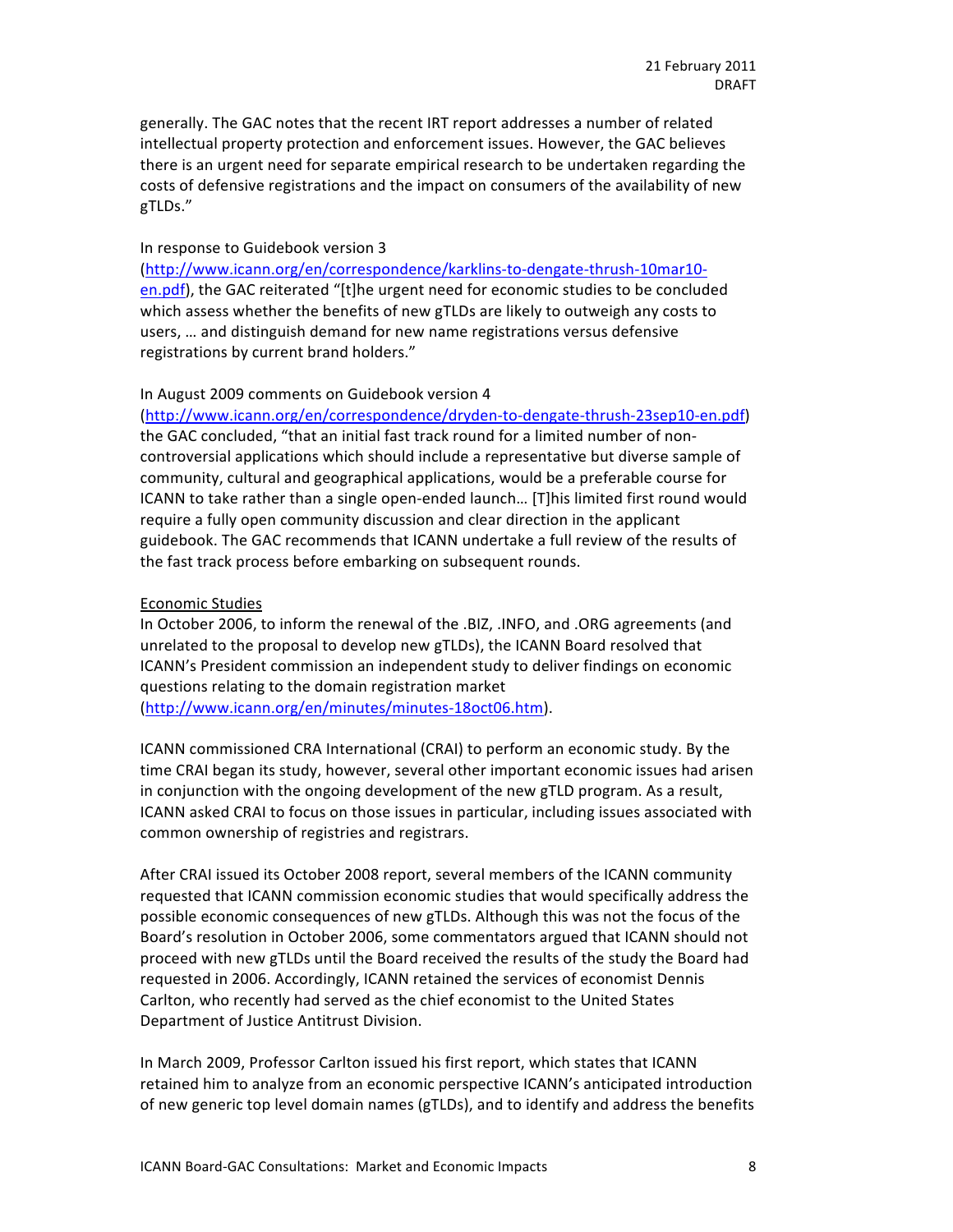and costs associated with ICANN's proposal. http://www.icann.org/en/topics/newgtlds/prelim-report-consumer-welfare-04mar09-en.pdf.

Also in March 2009, Professor Carlton issued a second report, which specifically addresses the question of whether new gTLDs should have price caps. http://www.icann.org/en/topics/new-gtlds/prelim-report-registry-price-caps-04mar09en.pdf.

In April 2009, economist Michael Kende submitted a report to ICANN entitled Assessment of Preliminary Reports on Competition and Pricing, on behalf of AT&T. Dr. Kende's report comments on Professor Carlton's March 2009 papers.

In June 2009, Professor Carlton submitted a report responding to Michael Kende's April 2009 Assessment of Preliminary Reports on Competition and Pricing. http://www.icann.org/en/topics/new-gtlds/carlton-re-kende-assessment-05jun09en.pdf.

Also in June 2009, Professor Carlton issued his fourth and final report, entitled Report of Dennis Carlton regarding ICANN's Proposed Mechanism For Introducing New gTLDs. http://www.icann.org/en/topics/new-gtlds/carlton-re- proposed-mechanism-05jun09en.pdf.

On 30 September 2009, ICANN committed (via its Affirmation of Commitments with the U.S. Department of Commerce) to further analyze the effects of new gTLDs within one year of their introduction. http://www.icann.org/en/documents/affirmation-ofcommitments-30sep09- en.htm.

In the fall of 2009, ICANN retained the services of Professor Michael Katz from the University of California Berkeley and Professor Greg Rosston from Stanford University to conduct even further economic analysis. On 16 June 2010, Professors Michael Katz and Greg Rosston issued their first report. http://icann.org/en/topics/new-gtlds/economicanalysis-of-new-gtlds- 16jun10-en.pdf. On 3 December 2010, Professors Michael Katz and Greg Rosston issued their second report. http://icann.org/en/topics/newgtlds/phase-two-economic-considerations-03dec10-en.pdf.

# Links to Reports:

Economic Considerations in the Expansion of Generic Top-Level Domain Names, Phase II Report: Case Studies (Phase II Report) [782 KB] (Dec 10)

An Economic Framework for the Analysis of the Expansion of Generic Top-Level Domain Names [334 KB] (Jun 10)

Report Of Dennis Carlton Regarding ICANN's Proposed Mechanism for Introducing New gTLDs [628 KB] (Jun 09)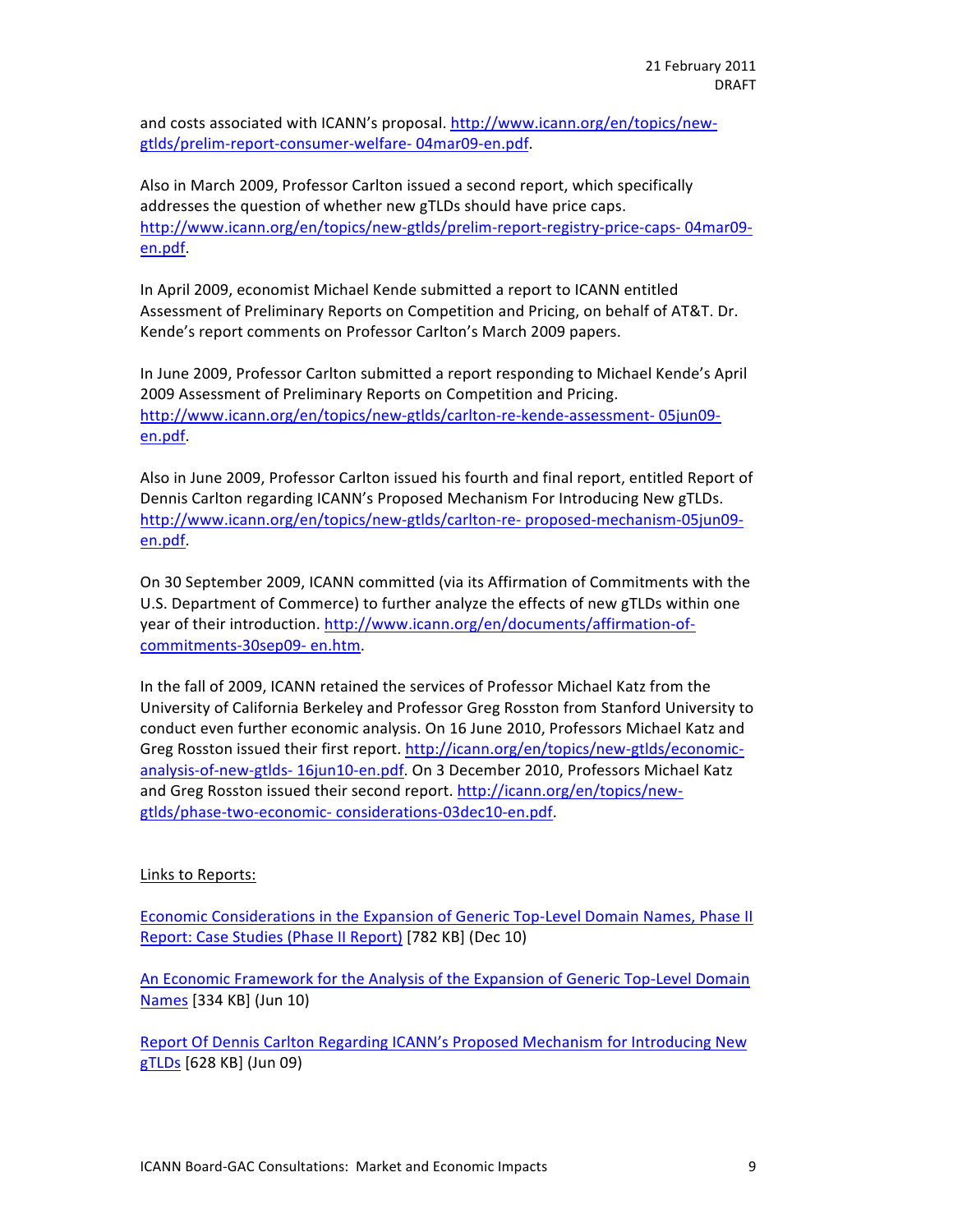Comments on Michael Kende's Assessment of Preliminary Reports on Competition and  $Pricing [52 KB] (Jun 09)$ 

Public Comment Forum (closed on 20 Jul 09)

Preliminary Report of Dennis Carlton Regarding Impact of New gTLDs on Consumer Welfare [157 KB] (Mar 09)

Preliminary Analysis of Dennis Carlton Regarding Price Caps for New gTLD Internet Registries [56 KB] (Mar 09)

Public Comment Forum (closed on 17 Apr 09)

Report from CRA International "Revisiting Vertical Separation of Registries and Registrars" [493 KB] (Oct 08)

**Summary & Analysis** 

Public Comment Forum (closed on 15 Dec 08)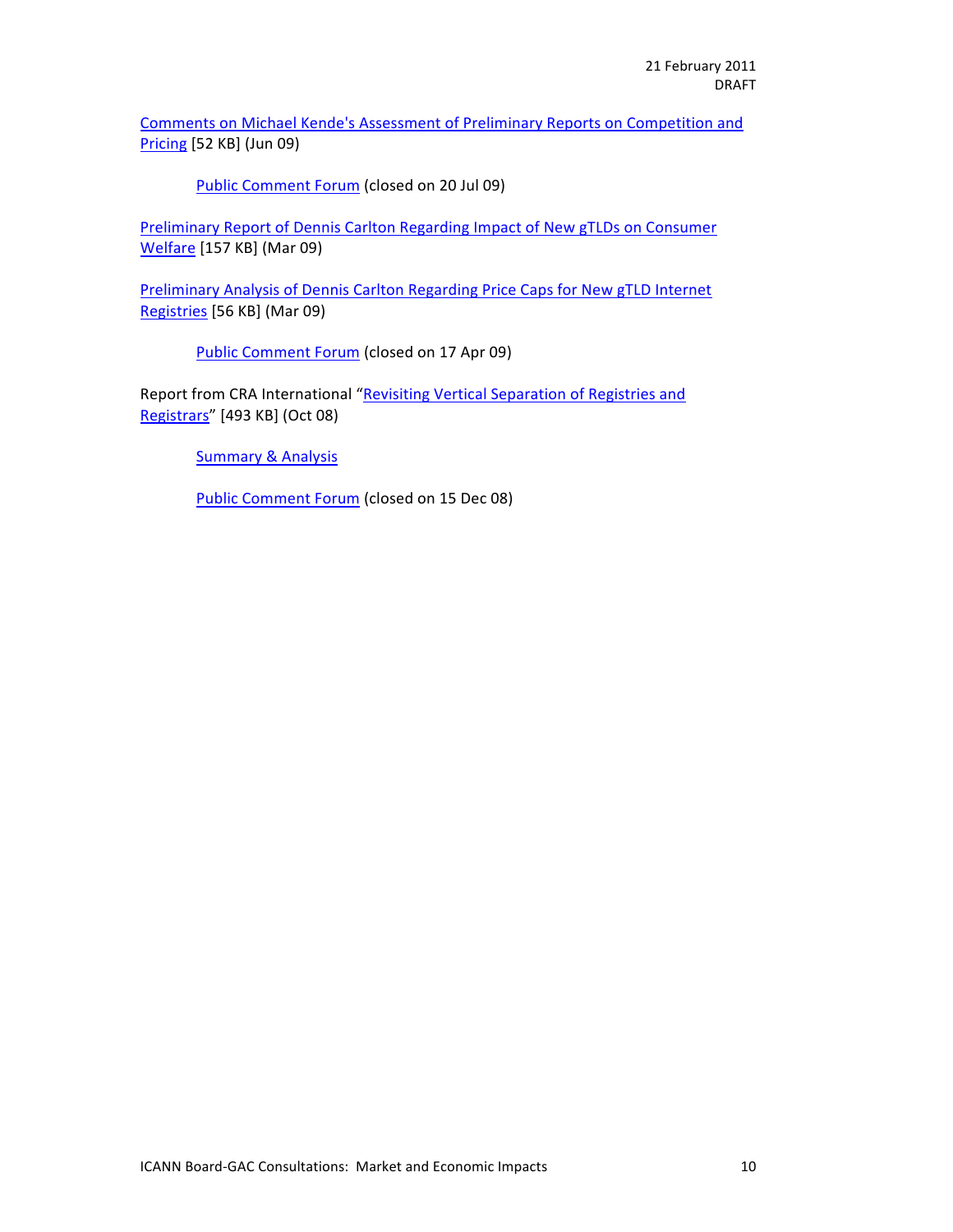# **REFERENCE DOCUMENTS: MARKET AND ECONOMIC IMPACTS**

- $-$  SUMMARY OF ACTIONS TAKEN RESPONDING TO GAC AND PUBLIC COMMENTS
- **CHRONOLOGICAL LISTING OF GAC ADVICE AND COMMENTS ON NEW GTLDS AND RESPONSES PROVIDED BY ICANN AND KEY DOCUMENTS PUBLISHED ON THE TOPICS**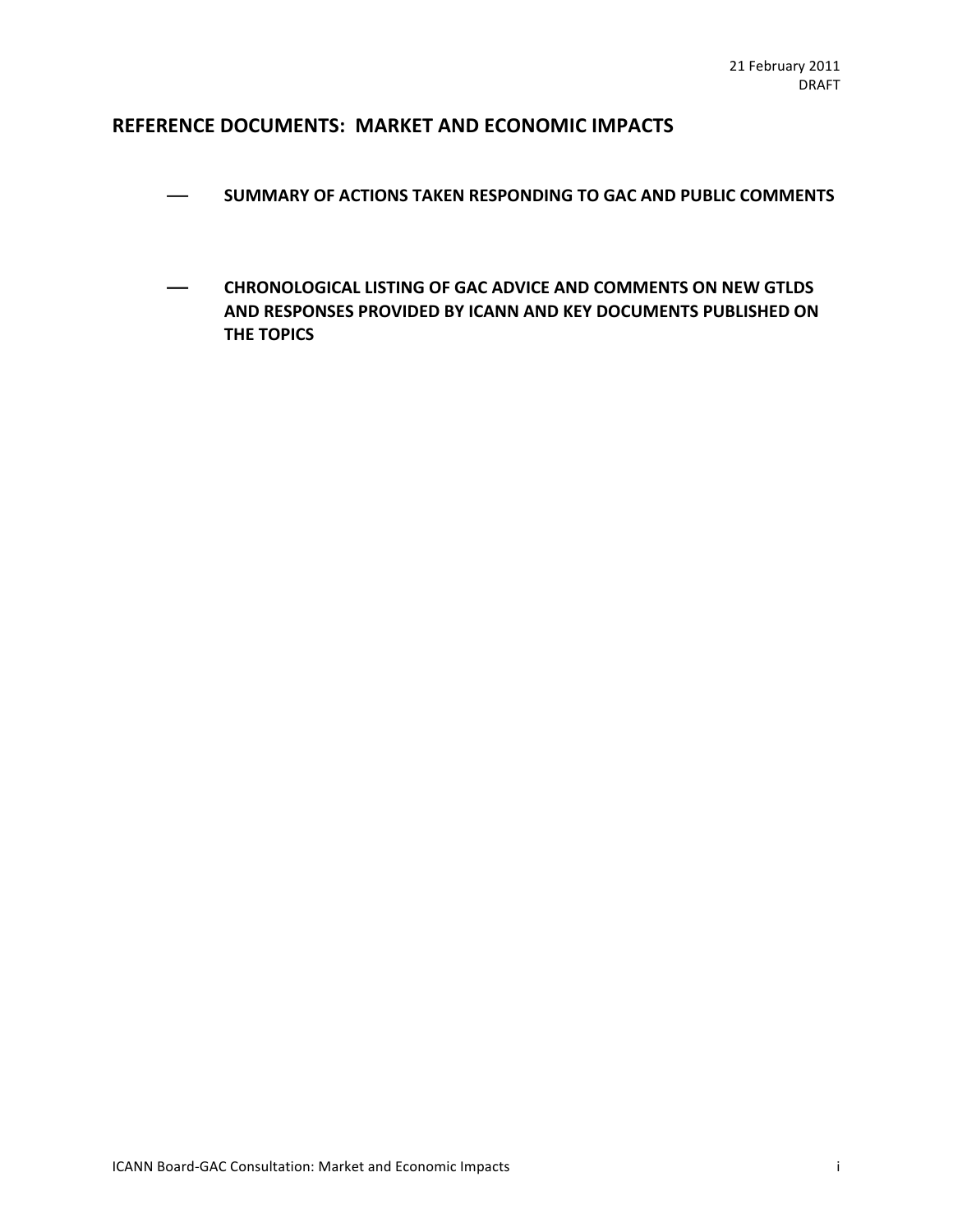# SUMMARY OF ACTIONS TAKEN RESPONDING TO GAC AND PUBLIC COMMENTS

# **Market and Economic Impacts**

- Four related economic studies were completed and released. More study was undertaken due to calls for additional analysis.
- Action plan included public benefit analysis on the program as verification of policy work.
- Economic studies articulated some factors that would enhance social benefit and reduce external costs, such as extra trademark protection mechanisms and community protection measures. Prior to and in response to those studies, ICANN has undertaken the establishment of measures for trademark protection and mitigation of malicious conduct.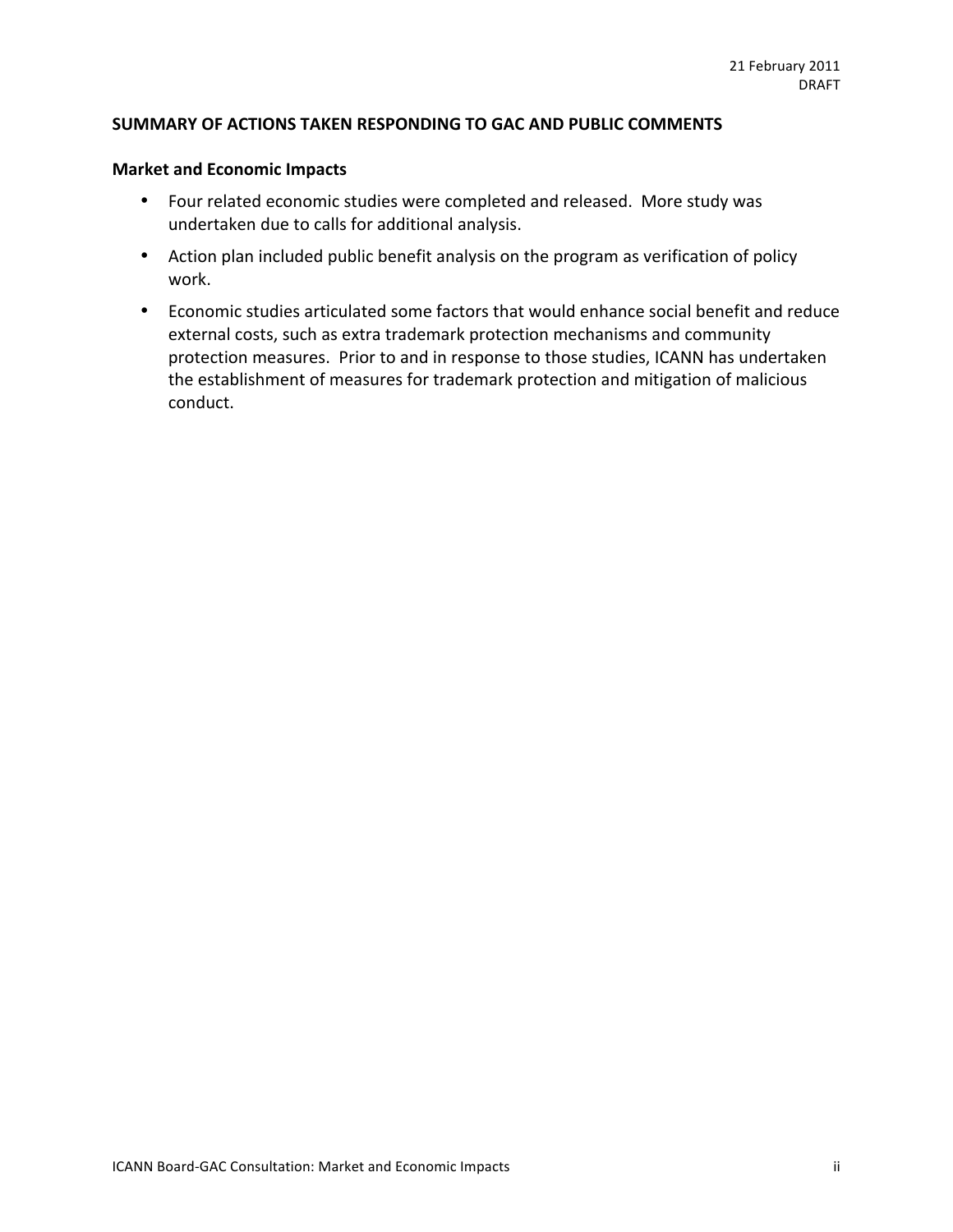# THIS TABLE PROVIDES A CHRONOLOGICAL LISTING OF GAC ADVICE AND COMMENTS ON NEW GTLDS AND RESPONSES PROVIDED BY ICANN AND KEY DOCUMENTS PUBLISHED ON THE TOPIC

# **Market and Economic Impacts**

| <b>GAC Advice and Comments</b>                                                                                                                                                                                                                                            | <b>ICANN responses and key documents</b>                                                                                                                                                                                                                                                                                                                                                                                                                         |
|---------------------------------------------------------------------------------------------------------------------------------------------------------------------------------------------------------------------------------------------------------------------------|------------------------------------------------------------------------------------------------------------------------------------------------------------------------------------------------------------------------------------------------------------------------------------------------------------------------------------------------------------------------------------------------------------------------------------------------------------------|
| 27 March 2007: GAC Principles regarding New gTLDs                                                                                                                                                                                                                         | <b>ICANN mapping of GNSO Policy Recommendations</b>                                                                                                                                                                                                                                                                                                                                                                                                              |
| It is important that the selection process for new gTLDs ensures the<br>2.6<br>security, reliability, global interoperability and stability of the Domain<br>Name System (DNS) and promotes competition, consumer choice,<br>geographical and service-provider diversity. | 2.6) is addressed by multiple GNSO Principles and Recommendations, as follows:                                                                                                                                                                                                                                                                                                                                                                                   |
|                                                                                                                                                                                                                                                                           | GNSO Principle A: "New generic top-level domains (gTLDs) must be introduced in<br>an orderly, timely and predictable way."                                                                                                                                                                                                                                                                                                                                       |
|                                                                                                                                                                                                                                                                           | GNSO Principle C: "The reasons for introducing new top-level domains include that<br>there is demand from potential applicants for new top-level domains in both ASCII<br>and IDN formats. In addition the introduction of new top-level domain application<br>process has the potential to promote competition in the provision of registry<br>services, to add to consumer choice, market differentiation and geographical and<br>service-provider diversity." |
|                                                                                                                                                                                                                                                                           | GNSO Principle D: "A set of technical criteria must be used for assessing a new<br>gTLD registry applicant to minimise the risk of harming the operational stability,<br>security and global interoperability of the Internet."                                                                                                                                                                                                                                  |
|                                                                                                                                                                                                                                                                           | GNSO Recommendation 4: " Strings must not cause any technical instability."                                                                                                                                                                                                                                                                                                                                                                                      |
|                                                                                                                                                                                                                                                                           | GNSO Recommendation 7: "Applicants must be able to demonstrate their<br>technical instability.                                                                                                                                                                                                                                                                                                                                                                   |
|                                                                                                                                                                                                                                                                           | GNSO Recommendation 7: "Applicants must be able to demonstrate their<br>technical capability to run a registry operation for the purpose that the applicant<br>sets out." In the current implementation planning phase, proposed sets of<br>technical and operational capability criteria are being developed, to be explained<br>fully to the applicants in the Request For Proposal (RFP).                                                                     |
| 10 March 2009: Comments on V1 of Applicant Guidebook                                                                                                                                                                                                                      | 24 October 2008: Applicant Guidebook Version 1<br>http://www.icann.org/en/topics/new-gtlds/draft-rfp-24oct08-en.pdf                                                                                                                                                                                                                                                                                                                                              |
|                                                                                                                                                                                                                                                                           | 18 February 2009, version 1 Public Comments Analysis Report                                                                                                                                                                                                                                                                                                                                                                                                      |
|                                                                                                                                                                                                                                                                           |                                                                                                                                                                                                                                                                                                                                                                                                                                                                  |

<sup>&</sup>lt;sup>1</sup> On 7 May 2008, Kurt Pritz sent a document to the GAC Chair mapping the GAC Principles to the GNSO Recommendations which was shared with the GAC. The information contained here is taken from that document.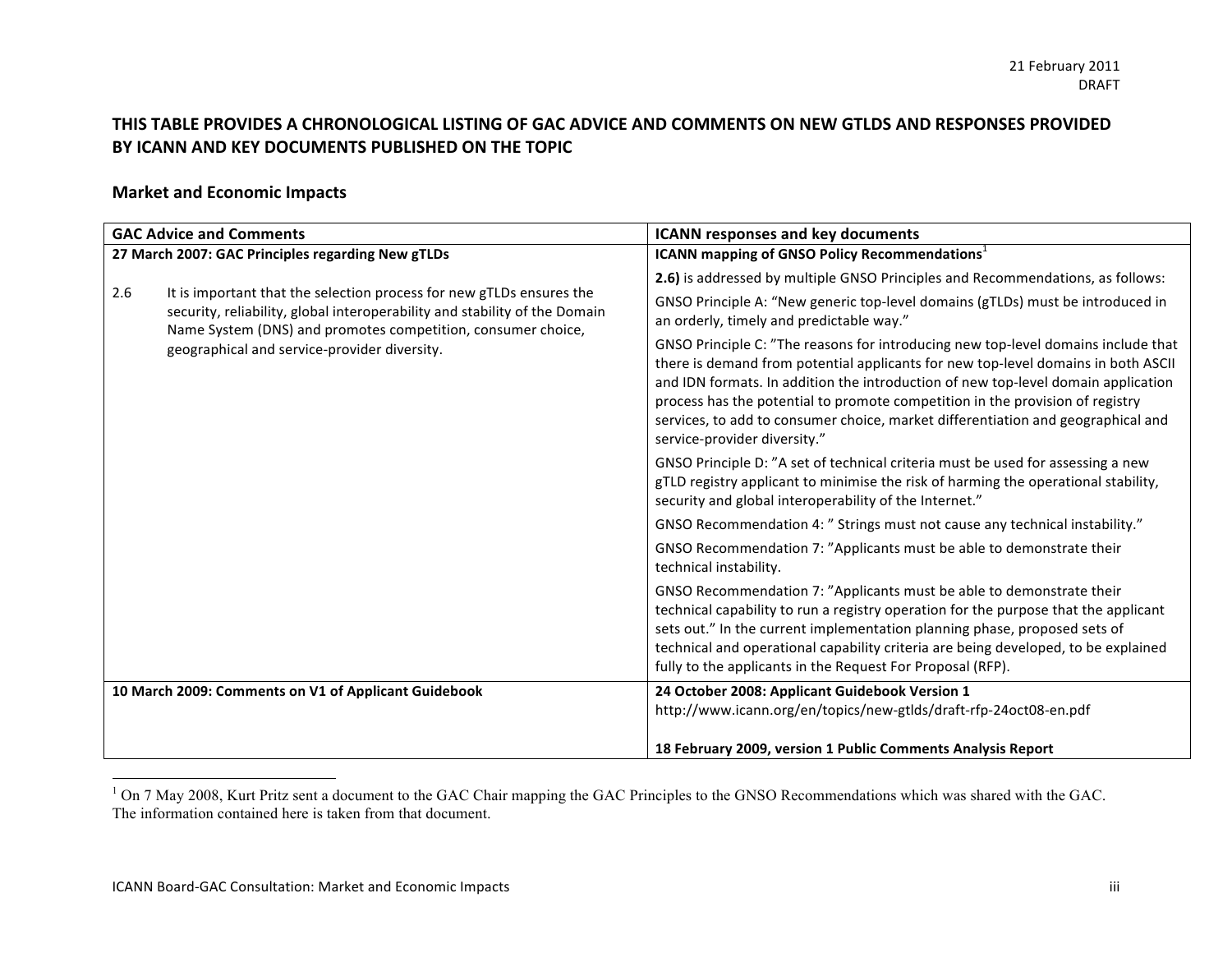|                                                                                     | http://www.icann.org/en/topics/new-gtlds/agv1-analysis-public-comments-              |
|-------------------------------------------------------------------------------------|--------------------------------------------------------------------------------------|
|                                                                                     | 18feb09-en.pdf                                                                       |
|                                                                                     |                                                                                      |
|                                                                                     | 18 February 2009: Applicant Guidebook Version 2                                      |
|                                                                                     | http://www.icann.org/en/topics/new-gtlds/draft-rfp-clean-18feb09-en.pdf              |
|                                                                                     |                                                                                      |
|                                                                                     | 31 May 2009, Summary and analysis of public comments on version 2                    |
|                                                                                     | http://www.icann.org/en/topics/new-gtlds/agv2-analysis-public-comments-              |
|                                                                                     | 31may09-en.pdf                                                                       |
| 24 June 2009, Communiqué Sydney                                                     |                                                                                      |
| The GAC discussed the Draft Applicant Guidebook version 2 and feels that it does    |                                                                                      |
| not yet respond to all the concerns that governments have. The GAC notes that       |                                                                                      |
| considerable work is underway seeking to address several critical yet outstanding   |                                                                                      |
| issues but the GAC remains concerned about a number of important issues:            |                                                                                      |
| - The lack of comprehensive analysis of economic and competition impacts;           |                                                                                      |
| 18 August 2009: Comments on V2 of Applicant Guidebook                               | 22 September 2009: Reply from ICANN Chairman                                         |
| The GAC had registered its concern at the Mexico City meeting that the two          | http://www.icann.org/en/correspondence/dengate-thrush-to-karklins-22sep09-           |
| preliminary reports on competition and price caps had not provided appropriate      | en.pdf                                                                               |
| answers to the 2006 Board request for economic studies to be undertaken. Such       | New gTLD - Economic Study                                                            |
| analysis is needed to take full account of the entire domain name environment.      |                                                                                      |
| The GAC remains concerned that the threshold question has not been answered         | I. Summary                                                                           |
| whether the introduction of new gTLDs provides potential benefits to consumers      | The calls for economic studies cover several different issues, and even these        |
| that will not be outweighed by the potential harms.                                 | questions/phrases mean different things to different people. The issues fall into    |
| The GAC notes that the economic reports commissioned by ICANN have failed to        | the following three categories:                                                      |
| distinguish adequately between real demand and derived demand arising from          |                                                                                      |
| widespread concern in the business community about the multiplication of the        | Fulfillment of 2006 Board resolution<br>1)                                           |
| opportunity for cybersquatting, fraud and malicious conduct generally. The GAC      | Economic analysis of benefit vs. cost<br>2)                                          |
| notes that the recent IRT report addresses a number of related intellectual         | Public benefit of introducing new gTLDs / demand for new gTLDs<br>3)                 |
| property protection and enforcement issues. However, the GAC believes there is      | ICANN proposes a plan for dealing with each of these issue areas separately. Once    |
| an urgent need for separate empirical research to be undertaken regarding the       | we have agreed on an overall plan internally, ICANN will structure our answers into  |
| costs of defensive registrations and the impact on consumers of the availability of | appropriate categories externally as well, and avoid the inappropriate grouping      |
| new gTLDs. To the extent that the uses of new gTLDs are innovative and respond      | under the heading "economic studies".                                                |
| to registrant demand, the GAC expects there would be benefits to consumers.         | There has been substantial work to answer the economic questions associated          |
| The GAC also recommends that any analysis of the gTLD environment encompass         | with new gTLDs. A set of four related studies was released. Existing economic        |
| fact gathering beyond empirical studies. A thorough analysis would include          | studies indicate significant consumer benefit flowing from the introduction of new   |
| interviews with and perhaps surveys of a wide cross-section of market participants. | gTLDs and identify risks that should be mitigated prior to introduction. Some of the |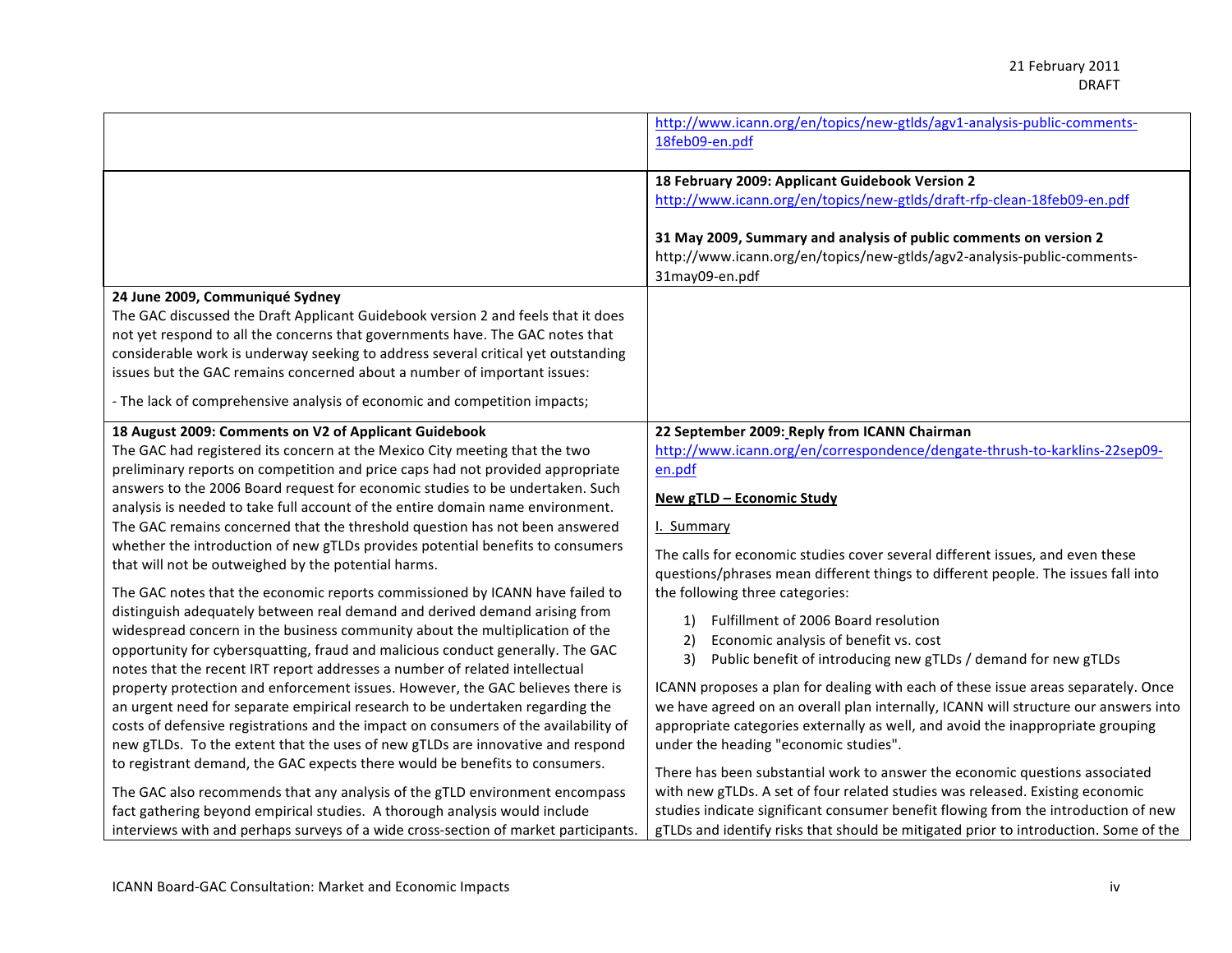| As a first step in this process, the GAC recommends that ICANN more<br>systematically conduct outreach and data gathering from the variety of resources<br>represented by the participants in the malicious conduct and e-crimes sessions in<br>Sydney. | elements that offer benefits to consumers include: lower cost, more choice, new<br>languages (IDN), and innovation. Staff has taken action to mitigate identified risks<br>through improved new gTLD implementation plans, primarily related to IP<br>concerns and malware concerns.                                                                                                                                                                                                                                                                                                                                                                          |
|---------------------------------------------------------------------------------------------------------------------------------------------------------------------------------------------------------------------------------------------------------|---------------------------------------------------------------------------------------------------------------------------------------------------------------------------------------------------------------------------------------------------------------------------------------------------------------------------------------------------------------------------------------------------------------------------------------------------------------------------------------------------------------------------------------------------------------------------------------------------------------------------------------------------------------|
|                                                                                                                                                                                                                                                         | There has been comment that additional study should be undertaken. That form of<br>comment has cited different objectives. We anticipate that the analytical value of<br>further studies will be small; and, it appears that an objective of the calls for<br>additional study is to delay the implementation. It may well be that no<br>action/outcome (other than delay) will quell that criticism. Still, there may be<br>consensus-building value in heeding the call for additional study, and staff is<br>proposing additional study.                                                                                                                   |
|                                                                                                                                                                                                                                                         | II. Background                                                                                                                                                                                                                                                                                                                                                                                                                                                                                                                                                                                                                                                |
|                                                                                                                                                                                                                                                         | <b>Contractual Issues</b>                                                                                                                                                                                                                                                                                                                                                                                                                                                                                                                                                                                                                                     |
|                                                                                                                                                                                                                                                         | There has been a considerable amount of research and work undertaken on the<br>impact that the introduction of new gTLDs will have on various stakeholders,<br>including consumers, trademark owners, existing registries and registrars. In<br>addition to the economic studies commissioned by ICANN, much of the work<br>undertaken on the 'overarching issues' have addressed the issues of<br>cybersquatting, malicious conduct and trademark related issues, such as defensive<br>registrations, which are nominated by the GAC as areas of concern.                                                                                                    |
|                                                                                                                                                                                                                                                         | While acknowledging the GAC's assertion that the economic studies did not<br>answer the Board's call in 2006 for economic studies, it must be noted that the<br>Board's request of 2006, was associated with considering the renewal and<br>amendment of existing gTLD contracts, such as .biz and .info, and not new gTLDs.<br>These issues are:<br>Should there be price caps for registration services?<br>$\bullet$<br>Are registrations in different TLDs substitutable?<br>What are the effects of the switching costs involved in moving from one<br>TLD to another?<br>What is the effect of the market structure and pricing on new TLD<br>entrants? |
|                                                                                                                                                                                                                                                         | During the comment period of the first Draft Applicant Guidebook a number of<br>issues were raised that focused on the costs associated with the introduction of<br>new gTLDs, and the risks associated with:<br>Trademark infringements,<br>$\bullet$                                                                                                                                                                                                                                                                                                                                                                                                        |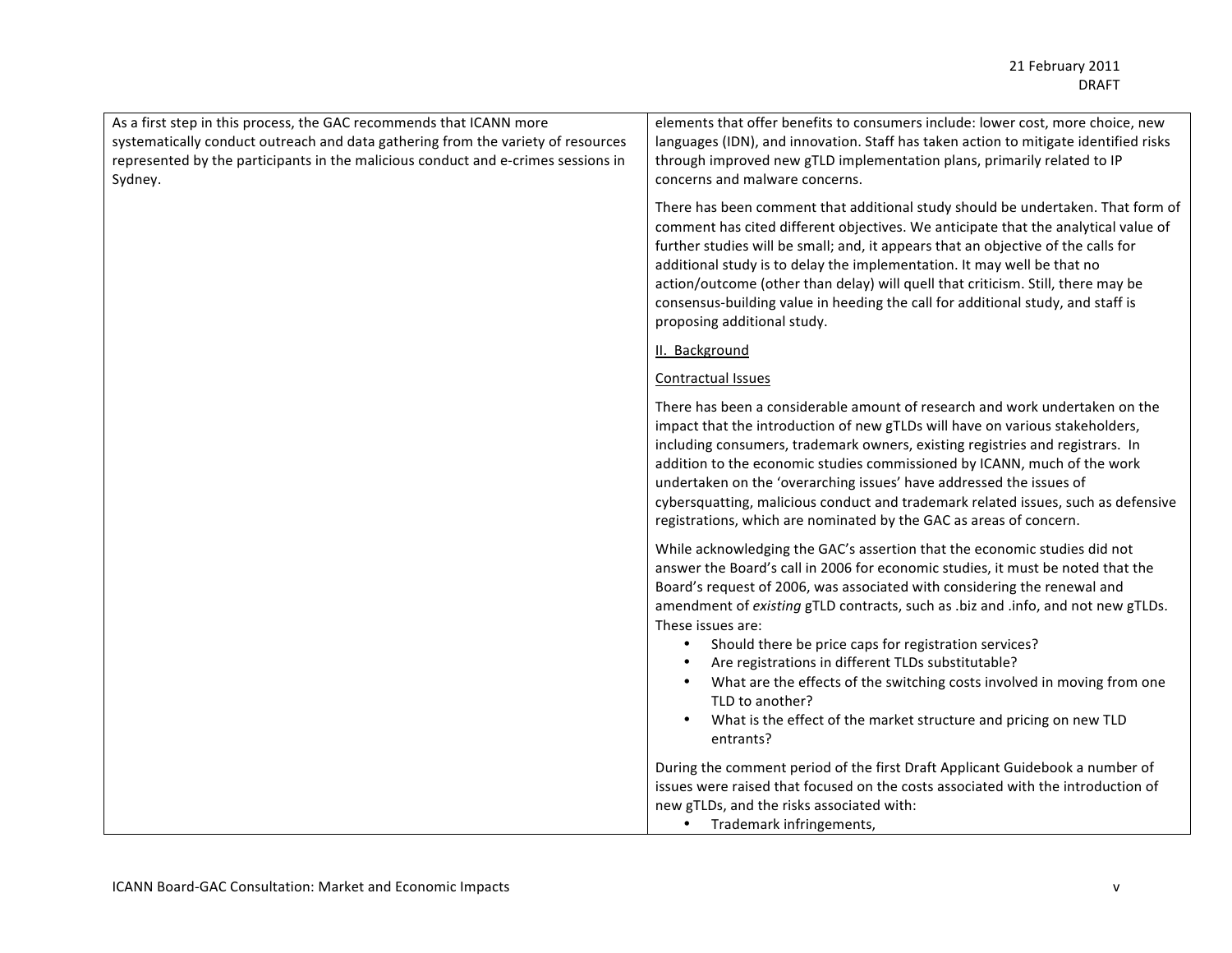| Protection of trademarks at top-level,<br>$\bullet$<br>Costs for defensive second-level registrations,<br>Potential growth in malicious conduct, and<br>Potential for user confusion                                                                                                                                                                                                                                                                                                                                                                                                                                                                                                                                                                                                                                              |
|-----------------------------------------------------------------------------------------------------------------------------------------------------------------------------------------------------------------------------------------------------------------------------------------------------------------------------------------------------------------------------------------------------------------------------------------------------------------------------------------------------------------------------------------------------------------------------------------------------------------------------------------------------------------------------------------------------------------------------------------------------------------------------------------------------------------------------------|
| In an attempt to answer questions related to registry contractual issues, market<br>structure questions and possible new costs and risks as identified by the Board and<br>comments received on the first Draft Applicant Guidebook, a series of related<br>studies of the domain name marketplace were undertaken, and subsequently<br>released, namely:<br>Preliminary Report of Dennis Carlton Regarding the Impact of New gTLDs<br>$\bullet$<br>on Consumer Welfare (March 2009)<br>Preliminary Analysis of Dennis Carlton Regarding Price Caps for New gTLD<br>Internet Registries (March 2009)<br>Report Of Dennis Carlton Regarding ICANN's Proposed Mechanism for<br>Introducing New GTLDs (May 2009)<br>Comments on Michael Kende's Assessment of Preliminary Reports on<br>Competition and Pricing (May 2009)           |
| The studies identified potential costs associated with gTLD expansion, for example:<br>Potential for user confusion,<br>$\bullet$<br>Imposing significant costs on trademark holders by forcing them to<br>establish "defensive" registrations,<br>Increased opportunity for malicious conduct, and<br>Taxing the capabilities of the root zone,<br>and recommended that the gTLD implementation undertake actions in mitigation<br>of those concerns. These actions include:<br>Existing objection and dispute resolution procedures for:<br>Similar TLD applications causing user confusion<br>$\circ$<br>Misuse of community labels<br>$\circ$<br>Infringement of rights<br>$\circ$<br>Introduction of additional rights protection mechanisms<br>Measures to mitigate and reduce malicious conduct<br>Root zone scaling study |
| The study also anticipated benefits with gTLD expansion:<br>Removing artificial restrictions on the marketplace<br>$\bullet$<br>Increasing output, lowering prices and increasing innovation<br>Increased, enhanced participation                                                                                                                                                                                                                                                                                                                                                                                                                                                                                                                                                                                                 |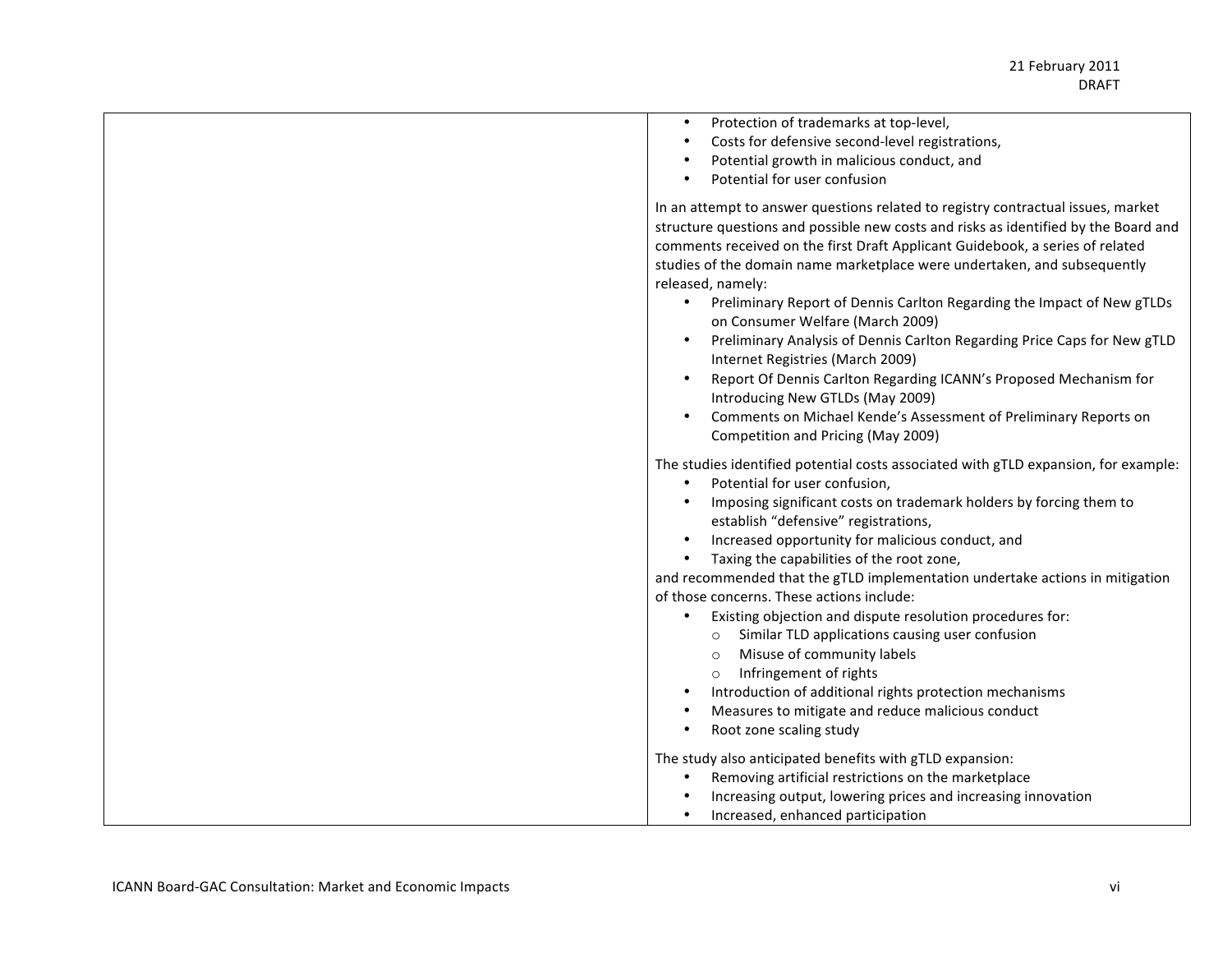| Expanded community representation<br>$\bullet$<br>Expanded regional participation through IDNs<br>Clearer, easier brand identification: i.e., a brand no longer has to be<br>"brand.com"                                                                                                                                                                                                                                                                                                                                                                                      |
|-------------------------------------------------------------------------------------------------------------------------------------------------------------------------------------------------------------------------------------------------------------------------------------------------------------------------------------------------------------------------------------------------------------------------------------------------------------------------------------------------------------------------------------------------------------------------------|
| Finally, there were conclusions regarding price controls:<br>Price caps or ceilings on prices charged by operators of new gTLD<br>$\bullet$<br>registries are not necessary.<br>Trademark holders should be protected through alternate rights<br>protection mechanisms.<br>New gTLD registries that attempt to act opportunistically by subsequently<br>raising prices face significant risk of harming their reputation and the loss<br>of customers.<br>The imposition of price caps for new gTLDs may inhibit the development<br>and marketplace acceptance of new gTLDs. |
| III. Action Plan                                                                                                                                                                                                                                                                                                                                                                                                                                                                                                                                                              |
| Fulfillment of 2006 Board resolution:<br>Consider analysis that has been done with respect to the 2006 Board<br>resolution, to determine if additional action can be fruitfully taken.<br>Augment the existing studies to map the findings to the questions posed<br>by the Board.<br>Seek positive closure on this issue with the Board and community.                                                                                                                                                                                                                       |
| Economic analysis of benefit vs. cost:<br>Retain economists to review and summarize work to date, ideally putting<br>that work into the context of the questions some have said remain open.<br>With that work done, state that the question is answered from an ICANN<br>viewpoint.                                                                                                                                                                                                                                                                                          |
| Public benefit of introducing new gTLDs:<br>Assuming positive results of a feasibility assessment (understanding<br>expected outcome, cost, and time), staff will initiate a new study on public<br>benefit of new gTLDs<br>The public benefit analysis will be a verification of the policy work. This<br>approach will enable implementation work proceed while this additional<br>study is being done.<br>This is intended to be responsive to the community call for a new study.                                                                                         |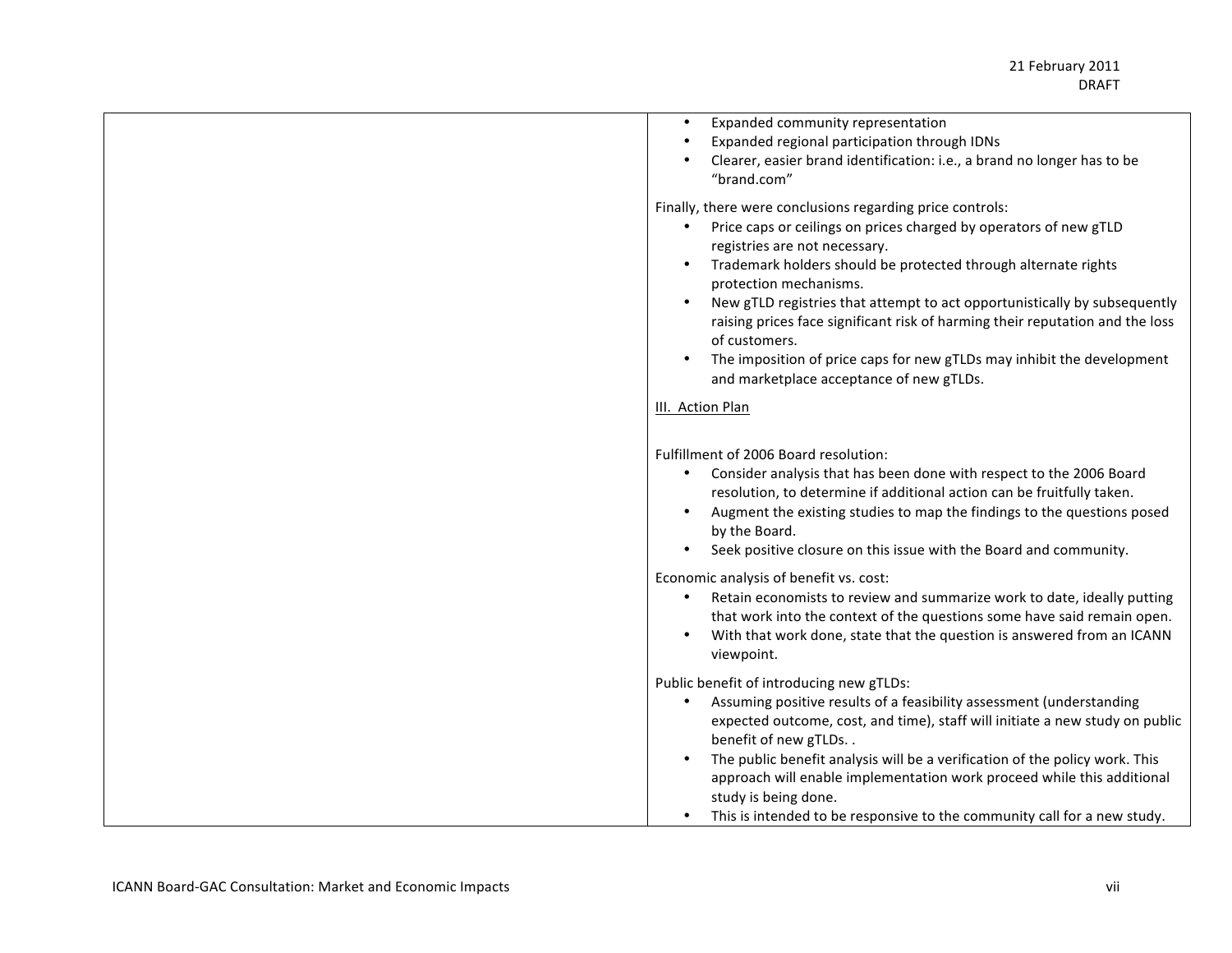| 28 October 2009: Communiqué Seoul<br>Following discussions in Seoul however, both between GAC members and with<br>other stakeholders, the GAC feels that many of its concerns remain outstanding,<br>related in particular to:<br>the importance of further economic studies to improve the community's<br>understanding of all the costs, benefits and market impacts;                                                                                                                                                                                                                                           |                                                                                                                                                                                                                                                                                                                                                                                                                                                                                                                                                                                                                                                                                                                                                                                                                                                                                                                                                                                                                                                                                                                                                                                                                                                                                                                                                                                                                                                                                                                                                    |
|-------------------------------------------------------------------------------------------------------------------------------------------------------------------------------------------------------------------------------------------------------------------------------------------------------------------------------------------------------------------------------------------------------------------------------------------------------------------------------------------------------------------------------------------------------------------------------------------------------------------|----------------------------------------------------------------------------------------------------------------------------------------------------------------------------------------------------------------------------------------------------------------------------------------------------------------------------------------------------------------------------------------------------------------------------------------------------------------------------------------------------------------------------------------------------------------------------------------------------------------------------------------------------------------------------------------------------------------------------------------------------------------------------------------------------------------------------------------------------------------------------------------------------------------------------------------------------------------------------------------------------------------------------------------------------------------------------------------------------------------------------------------------------------------------------------------------------------------------------------------------------------------------------------------------------------------------------------------------------------------------------------------------------------------------------------------------------------------------------------------------------------------------------------------------------|
|                                                                                                                                                                                                                                                                                                                                                                                                                                                                                                                                                                                                                   | 4 October 2009: Applicant Guidebook Version 3<br>http://www.icann.org/en/topics/new-gtlds/draft-rfp-clean-04oct09-en.pdf                                                                                                                                                                                                                                                                                                                                                                                                                                                                                                                                                                                                                                                                                                                                                                                                                                                                                                                                                                                                                                                                                                                                                                                                                                                                                                                                                                                                                           |
|                                                                                                                                                                                                                                                                                                                                                                                                                                                                                                                                                                                                                   | 15 February 2010, Summary and analysis comments version 3<br>http://www.icann.org/en/topics/new-gtlds/summary-analysis-agv3-15feb10-<br>en.pdf                                                                                                                                                                                                                                                                                                                                                                                                                                                                                                                                                                                                                                                                                                                                                                                                                                                                                                                                                                                                                                                                                                                                                                                                                                                                                                                                                                                                     |
| 10 March 2010: Comments on V3 of Applicant Guidebook<br>The urgent need for economic studies to be concluded which assess whether the<br>benefits of new gTLDs are likely to outweigh any costs to users and to assess<br>whether any registry operator can or will be able to exercise market power with<br>respect to any existing or new gTLD, before any changes are made to the current<br>policy requiring vertical separation between registries and registrars. Economic<br>studies should also distinguish demand for new name registrations versus<br>defensive registrations by current brand holders. | 5 August 2010: Reply from ICANN Chairman<br>http://www.icann.org/en/correspondence/dengate-thrush-to-dryden-05aug10-<br>en.pdf<br>The issues of costs and benefits to the expansion of the namespace, the possible<br>impacts on users, the relevance of market power, and the use of defensive<br>registrations are discussed in "An Economic Framework for the Analysis of the<br>Expansion of Generic Top-Level Domain Names," an independent study completed<br>by economists Michael Katz, Gregory Rosston, and Theresa Sullivan and published<br>by ICANN for comment in June 2010. See http://icann.org/en/topics/new-<br>gtlds/economic-analysis-of-new-gtlds-16jun10-en.pdf.<br>The report examines the current status of the gTLD market and surveys existing<br>work that has been done on this set of economic issues. The report also outlines a<br>number of potential case studies that would seek to quantify the net costs and<br>benefits involved in the introduction of new gTLDs. Selected studies<br>recommended in the report are now being initiated. It is possible that these<br>second-phase studies will recommend particular measures for the gTLD evaluation<br>process that would minimize external costs (including, for example, the cost of<br>defensive registrations) while allowing socially beneficial innovation. In this case,<br>any such recommendations will be considered by ICANN and subject to public<br>consultation before being implemented.<br>ICANN has published additional economic studies: |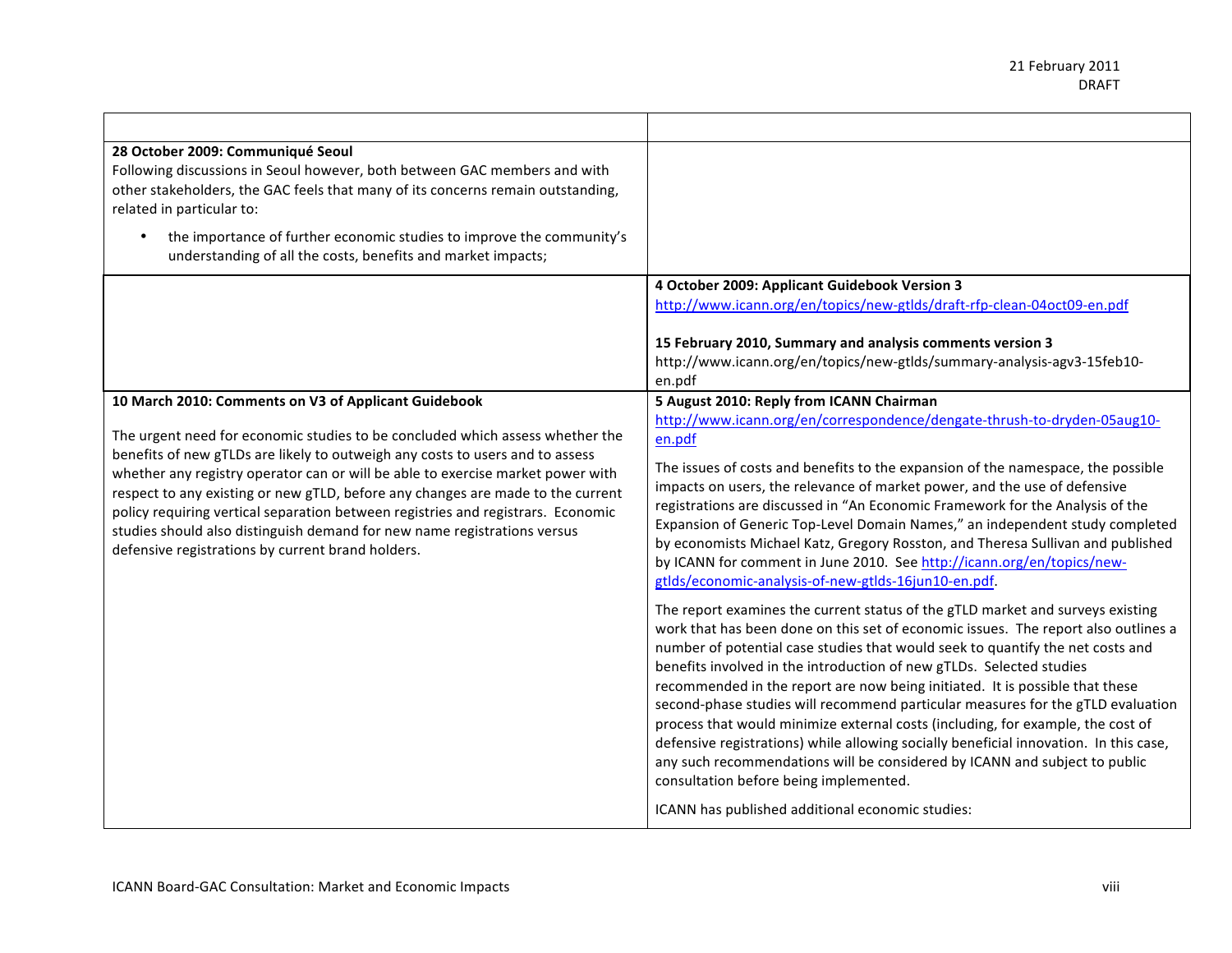|                                                                                    | Report Of Dennis Carlton Regarding ICANN's Proposed Mechanism for<br>$\bullet$                 |
|------------------------------------------------------------------------------------|------------------------------------------------------------------------------------------------|
|                                                                                    | Introducing New gTLDs (http://www.icann.org/en/topics/new-                                     |
|                                                                                    | gtlds/carlton-re-proposed-mechanism-05jun09-en.pdf)                                            |
|                                                                                    |                                                                                                |
|                                                                                    | Preliminary Report of Dennis Carlton Regarding Impact of New gTLDs on<br>$\bullet$             |
|                                                                                    | Consumer Welfare (http://www.icann.org/en/topics/new-gtlds/prelim-                             |
|                                                                                    | report-consumer-welfare-04mar09-en.pdf)                                                        |
|                                                                                    |                                                                                                |
|                                                                                    | Preliminary Analysis of Dennis Carlton Regarding Price Caps for New gTLD<br>$\bullet$          |
|                                                                                    | Internet Registries (http://www.icann.org/en/topics/new-gtlds/prelim-                          |
|                                                                                    | report-registry-price-caps-04mar09-en.pdf)                                                     |
|                                                                                    |                                                                                                |
|                                                                                    | Report from CRA International "Revisiting Vertical Separation of Registries<br>$\bullet$       |
|                                                                                    | and Registrars" (http://www.icann.org/en/topics/new-gtlds/crai-report-                         |
|                                                                                    | 24oct08-en.pdf)                                                                                |
|                                                                                    |                                                                                                |
|                                                                                    | In addition, the GNSO considered whether new gTLDs should be introduced and                    |
|                                                                                    | the net benefits of new gTLDs in its final report on the introduction of new gTLDs             |
|                                                                                    | (http://gnso.icann.org/issues/new-gtlds/pdp-dec05-fr-parta-08aug07.htm).                       |
|                                                                                    |                                                                                                |
|                                                                                    |                                                                                                |
|                                                                                    |                                                                                                |
|                                                                                    |                                                                                                |
|                                                                                    | 28 May 2010: Applicant Guidebook Version 4                                                     |
|                                                                                    | http://www.icann.org/en/topics/new-gtlds/draft-rfp-clean-28may10-en.pdf                        |
|                                                                                    |                                                                                                |
|                                                                                    | 12 November 2010: Summary and analysis of comments version 4                                   |
|                                                                                    | http://www.icann.org/en/topics/new-gtlds/summary-analysis-agv4-12nov10-                        |
|                                                                                    | en.pdf                                                                                         |
| 23 September 2010: Comments on V4 of Applicant Guidebook                           |                                                                                                |
|                                                                                    | 23 November 2010: Reply from ICANN Chairman                                                    |
| Although it was published too late to be taken into account at the Brussels        | http://www.icann.org/en/correspondence/dengate-thrush-to-dryden-23nov10-                       |
| meeting, the GAC welcomes the publication of "An Economic Framework for the        | en.pdf                                                                                         |
| Analysis of the Expansion of gTLDs" (the report). The GAC looks forward to         |                                                                                                |
| receiving the case analysis that is to follow this report.                         |                                                                                                |
|                                                                                    | The analysis of whether new gTLDs should be introduced into the market place,                  |
| A key issue identified in the report is that ICANN has insufficient information to | and under what circumstances, was undertaken during the policy development                     |
| enable it to predict with certainty the economic impacts of the delegation of a    | process by the GNSO. As the GAC is aware, the Board approved the GNSO policy                   |
| large number of new gTLD strings. The GAC notes in this context the suggestion     | recommendations in June 2008, thereby agreeing to open up the new gTLD space                   |
| contained in the economic analysis that ICANN address this problem through         | and tasked staff with developing an implementation plan.                                       |
| conducting a small pilot programme with the aim of collecting relevant information | A number of economic studies have been undertaken to date and these were                       |
| and then using this data to refine and improve the application rules for the       |                                                                                                |
| subsequent rounds. Such a proposal would have the support of many governments      | highlighted in my correspondence of 5 August 2010 to the GAC. We await the<br>latest of these. |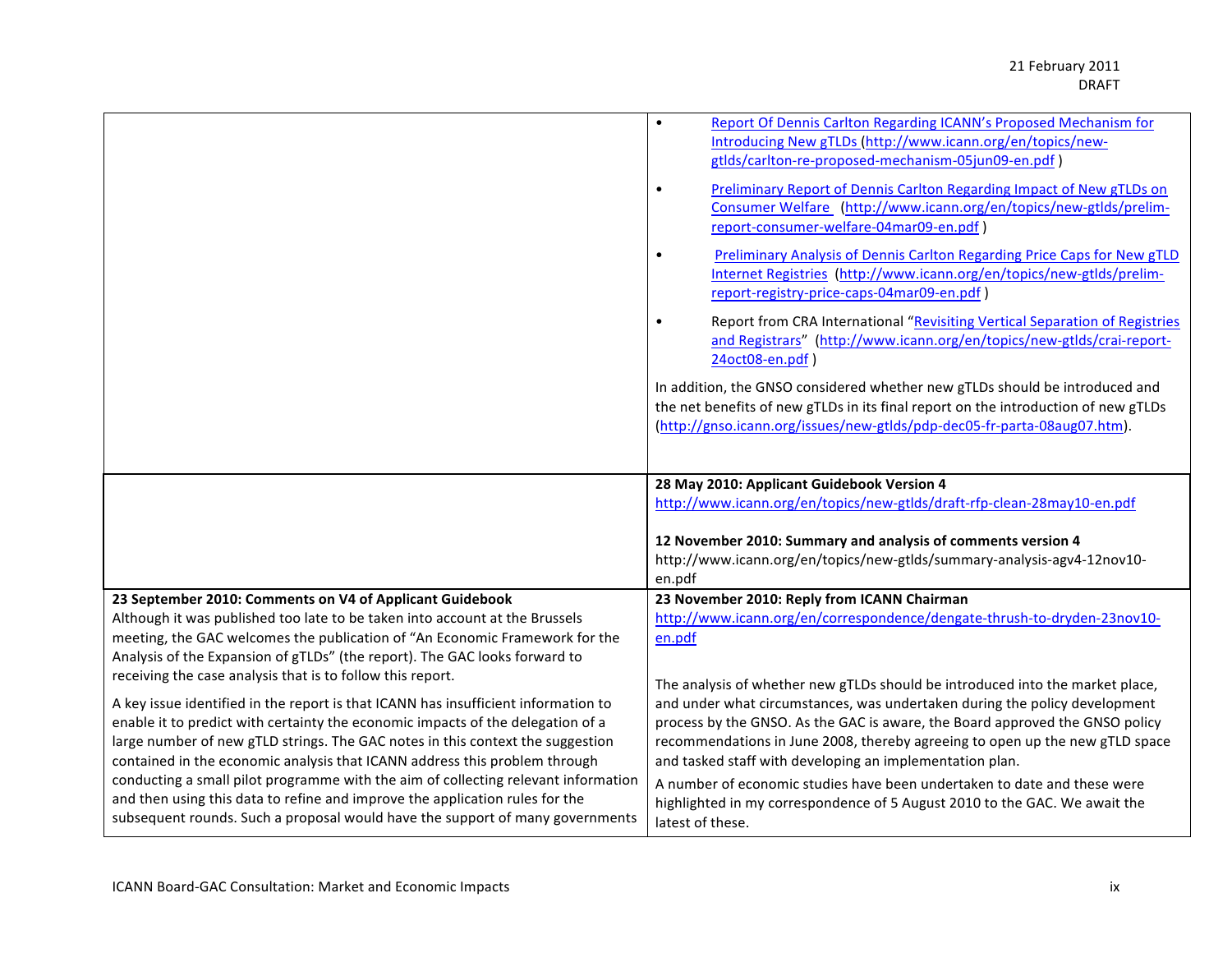as consistent with sound technical and management practice when embarking on such a transformative initiative as the full opening up of the gTLD space in the domain name system.

At the same time, the GAC is aware that there may be a number of relatively straightforward, non-sensitive and uncontroversial gTLD proposals – including community-based initiatives – which are being unduly delayed as a result of wider operational and policy development issues that do not directly concern or involve them. In the GAC's view, these applications could be considered as part of a fast track first round. Instituting such a first phase of the gTLD round would also serve to "road test" the core application procedures and bed them in before subjecting them to the handling of more complex applications. The GAC also notes in this respect that the fast track process for IDN ccTLDs could serve as a useful benchmark.#

The GAC concludes therefore that an initial fast track round for a limited number of non-controversial applications which should include a representative but diverse sample of community, cultural and geographical applications, would be a preferable course for ICANN to take rather than a single open-ended launch. Ensuring equity and fair play in the application process for this limited first round would require a fully open community discussion and clear direction in the applicant guidebook. The GAC recommends that ICANN undertake a full review of the results of the fast track process before embarking on subsequent rounds.

Furthermore, such a limited approach to the initial launch round would be consistent with the several cross-community discussions that have taken place since the Nairobi meeting which in the GAC's view have successfully highlighted the social and economic benefits of track differentiation between categories. Specifically, the GAC recommends that such categorization be used in a more clearly defined version of the application batching process set out in version 4 of the DAG. It will be important of course in the design and implementation of this process to be mindful of the risk of potential "gaming" by applicants and there should be provisions to prevent market distortions.

The economist reports to date reflect that the benefits of innovation, or the effectiveness of trademark protection developed by the intellectual property constituencies, are too speculative to predict with accuracy. However, the Board does not agree that "... an initial 'fast track' round for a limited number of noncontroversial applications which should include a representative but diverse sample of community, cultural and geographical applications, would be a preferable course for ICANN to take." The process outlined in the Applicant Guidebook already provides equity and fair play for all applicants globally. An attempt to limit the process to "non-controversial" would be by its very nature controversial, since it will provide a first movers advantage and an incentive for misuse of the process that would be difficult and expensive to manage. I note that at the time the Board was considering the Expression of Interest (EOI) proposal, which was also put forward as a proposal to assist with addressing the question of the economic impact of the introduction of new gTLDs, the GAC questioned the benefits of pursuing a separate EOI as it could distract attention and resources from finalizing the New gTLD Program.

The GAC has raised the issue of "track differentiation between categories" in their comments on versions 2 and 3 of the applicant guidebook, and while I appreciate that this is in a slightly different context, on previous occasions, I responded in essence that we are not opposed to categories, which we expect will become selfevident over time. However, the introduction of a number of new gTLD categories with a number of different accommodations will lead to a complex and difficult application, administration and evaluation process, in addition to a very complicated contractual compliance environment.

25 September 2010, Board Retreat Trondheim http://www.icann.org/en/minutes/resolutions-25sep10-en.htm

"...Whereas, on 23 September 2010, the Governmental Advisory Committee (GAC) provided comments on version 4 of the draft Applicant Guidebook. Resolved (2010.09.25. ), staff is directed to determine if the directions indicated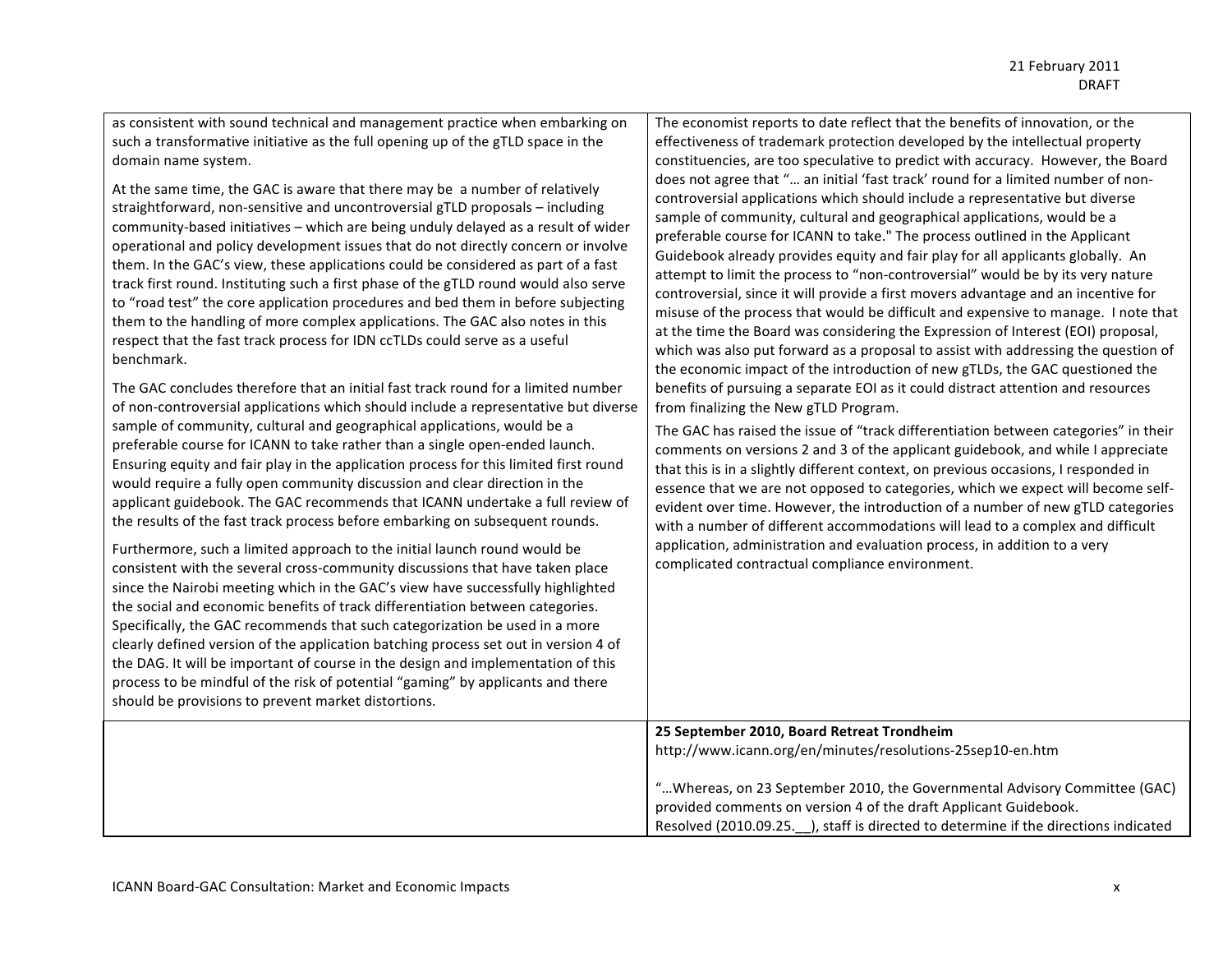|                                                                                 | by the Board below are consistent with GAC comments, and recommend any      |
|---------------------------------------------------------------------------------|-----------------------------------------------------------------------------|
|                                                                                 | appropriate further action in light of the GAC's comments."                 |
|                                                                                 |                                                                             |
|                                                                                 |                                                                             |
|                                                                                 | <b>Board Briefing Materials:</b>                                            |
|                                                                                 | One [PDF, 3.23 MB]                                                          |
|                                                                                 | Two [PDF, 2.03 MB]                                                          |
|                                                                                 | Three [PDF, 816 KB]                                                         |
|                                                                                 | Four [PDF, 240 KB]                                                          |
|                                                                                 | Five [PDF, 546 KB]                                                          |
|                                                                                 | 12 November 2010: Proposed Final Applicant Guidebook                        |
|                                                                                 | http://www.icann.org/en/topics/new-gtlds/draft-rfp-clean-12nov10-en.pdf     |
|                                                                                 |                                                                             |
|                                                                                 | 12 November 2010: Explanatory Memo-Morality & Public Order                  |
|                                                                                 | http://www.icann.org/en/topics/new-gtlds/explanatory-memo-morality-public-  |
|                                                                                 | order-12nov10-en.pdf                                                        |
| 9 December 2010: Communiqué Cartagena                                           | 10 December 2010, Board meeting                                             |
| That the GAC will provide the Board at the earliest opportunity with a list or  |                                                                             |
| "scorecard" of the issues which the GAC feels are still outstanding and require | New gTLD Remaining Issues                                                   |
| additional discussion between the Board and the GAC. These include:             | http://www.icann.org/en/minutes/resolutions-10dec10-en.htm#2                |
|                                                                                 |                                                                             |
| Market and Economic Impacts;                                                    | Resolved (2010.12.10.21), the Board:                                        |
|                                                                                 | 1. Appreciates the GAC's acceptance of the Board's invitation for an inter- |
|                                                                                 | sessional meeting to address the GAC's outstanding concerns with the        |
|                                                                                 | new gTLD process. The Board anticipates this meeting occurring in           |
|                                                                                 | February 2011, and looks forward to planning for this meeting in            |
|                                                                                 | consultation and cooperation with the GAC, and to hearing the GAC's         |
|                                                                                 | specific views on each remaining issue.                                     |
|                                                                                 | 2. Directs staff to make revisions to the guidebook as appropriate based on |
|                                                                                 | the comments received during the public comment period on the               |
|                                                                                 | Proposed Final Applicant Guidebook and comments on the New gTLD             |
|                                                                                 | Economic Study Phase II Report.                                             |
|                                                                                 | 3. Invites the Recommendation 6 Community Working Group to provide          |
|                                                                                 | final written proposals on the issues identified above by 7 January 2011,   |
|                                                                                 | and directs staff to provide briefing materials to enable the Board to make |
|                                                                                 | a decision in relation to the working group's recommendations.              |
|                                                                                 | Notes the continuing work being done by the Joint Applicant Support         |
|                                                                                 | Working Group, and reiterates the Board's 28 October 2010 resolutions of    |